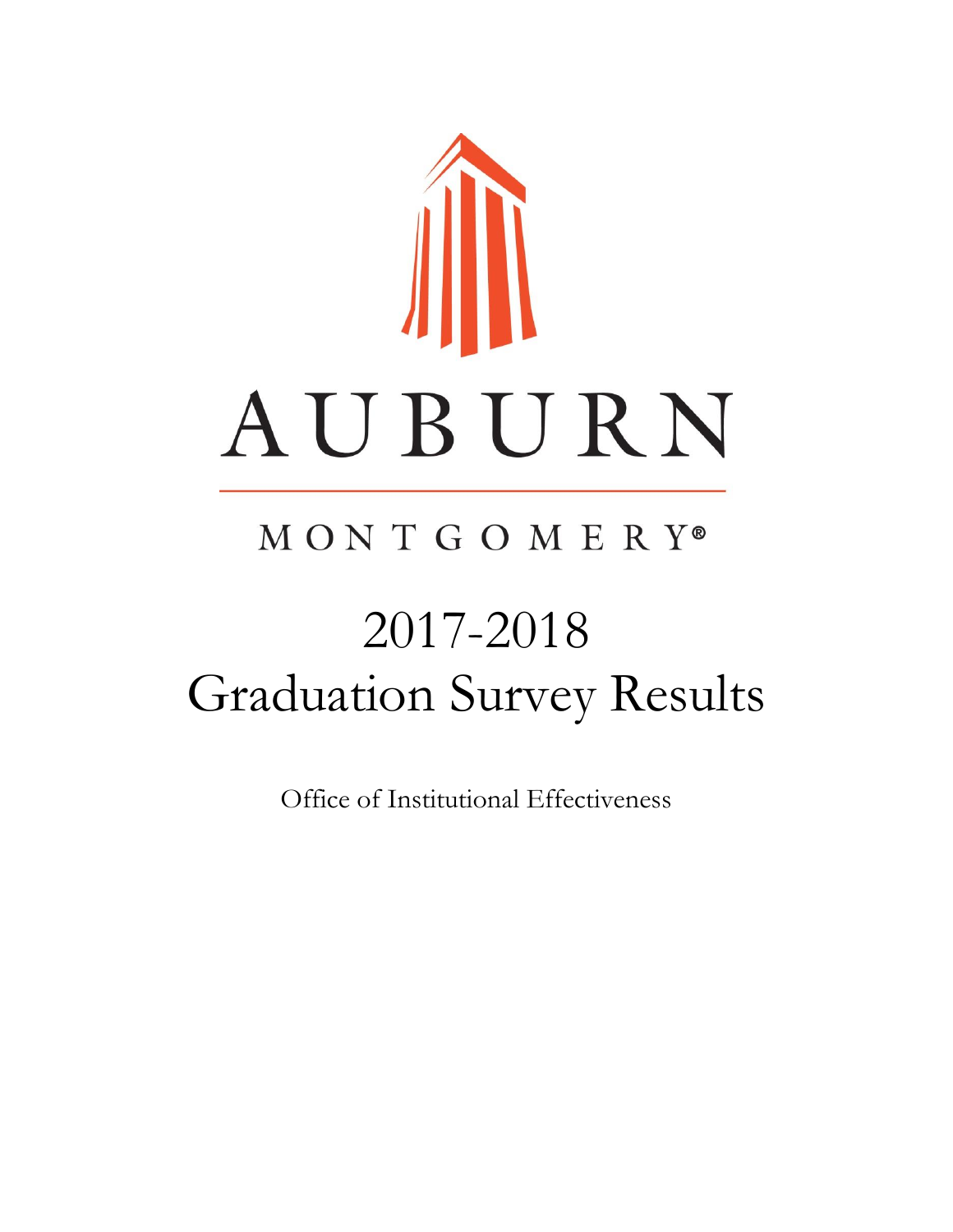#### **Table of Contents**

#### Page 2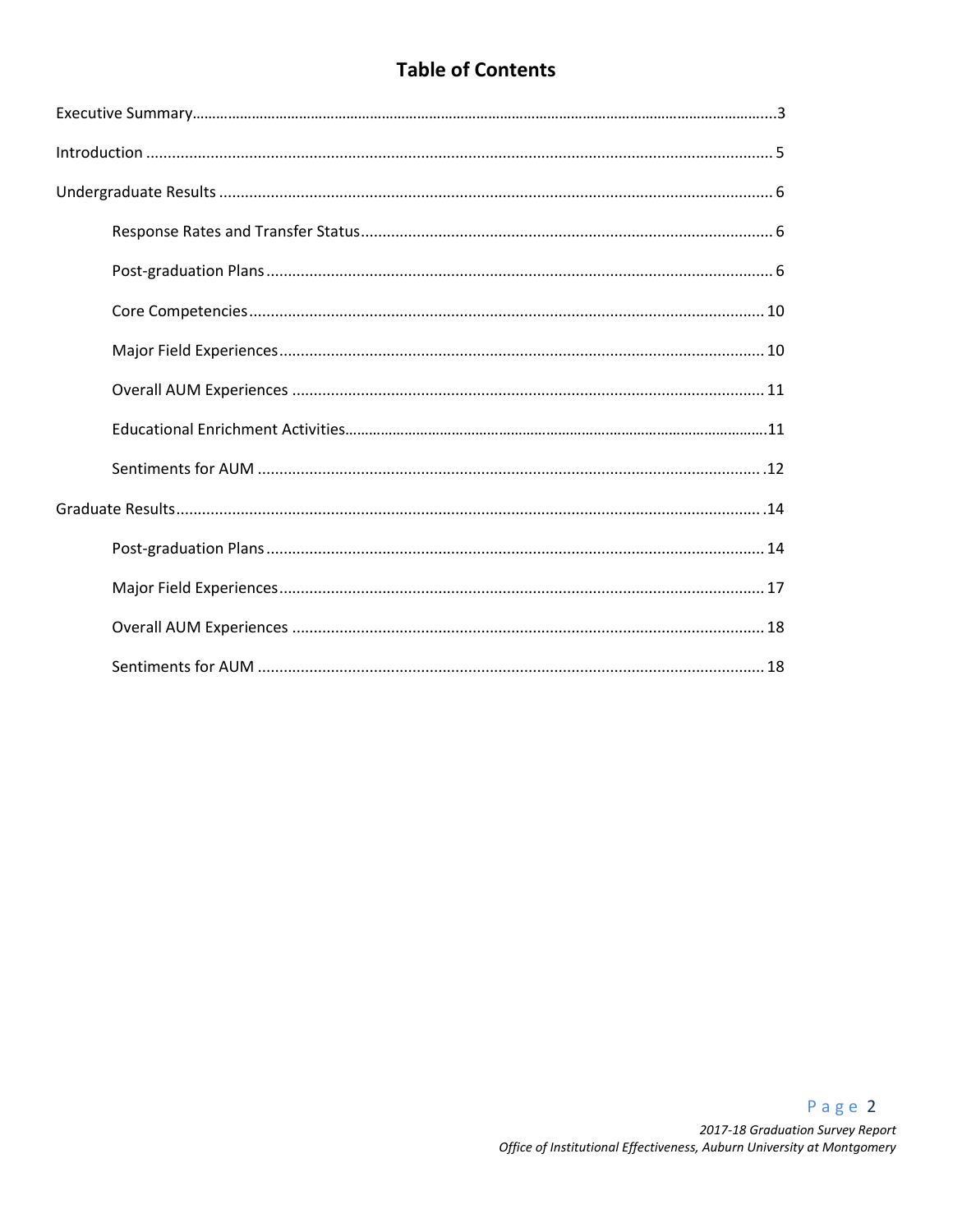#### **Executive Summary**

Graduating seniors and graduate students were asked to respond to a graduation survey at the end of the semester that they registered for graduation. In the 2017-2018 academic year (Fall, Spring, and Summer semesters), 547 (53.4%) students responded to the survey. Of these, 70.6% were undergraduate students.

Just over half (55.5%) of undergraduate respondents began as transfer students, ranging from 43.2% in the College of Business to 68% in the College of Nursing and Health Sciences. Further exploration of each item could reveal differences in satisfaction levels between first-time freshmen and transfers, but first glance shows similarities between them, as evidenced by their shared satisfaction with their AUM experience being 82.2% and 88.7%, respectively.

Results from the graduation survey should be generalized to the total population with caution, but a response rate above 50% for a population of this size ensures that the results have use. It should also be noted that several programs within some colleges maintain their own databases regarding the employment status of their graduating students, and may report higher percentages of employment at graduation.

Of the Auburn University at Montgomery (AUM) undergraduate students who anticipated working full-time after graduation, the percentage securing employment before or near the time of graduation was 57.6%. The College of Nursing and Health Sciences showed the highest percentage of students securing employment at 85.1% percent. The lowest percentage of secured employment was in the College of Arts & Sciences (39.7%).

There were 71.2% of undergraduates who claimed an intent to further their education, either in graduate, undergraduate, or certificate programs. These respondents applied and were accepted into graduate school at a rate of 13.2% at the time of graduation, with 80.5% holding off the application process for some time in the following year.

Overall, students reported being satisfied with how well their undergraduate experiences helped them acquire any of the five core competencies identified by the University, including written and verbal communication, quantitative reasoning, critical thinking, and intercultural knowledge. Across the University, greater than 80% said that they were either somewhat satisfied or very satisfied with each of the competencies listed. The lowest ratings were found among quantitative reasoning skills and intercultural knowledge, while Public Policy & Justice graduates ranked as the most satisfied in all competencies outside of critical thinking.

Both undergraduate and graduate program completers reported being satisfied with their instruction and most experiences that they had in their major. Both populations agreed that they were *least* satisfied with their program's career advising; both percentages being in the low 60s. Of undergraduates seeking full-time employment who were unsatisfied with the career advising they received, 43.2% had yet to find a job at the time of the survey, compared to 35% of those who were satisfied. While that difference is not alarming, the bigger difference can be found among those who found new employment versus those who kept their previous employment. Nearly 20% more unsatisfied undergraduates did not attain new jobs at graduation than their satisfied counterparts, where 69.6% kept their previous job compared to 50.9%. However, whereas both agree on career advising, they differed in their satisfaction with campus being discrimination-free; undergraduates were 67% satisfied versus 83.5% among graduate students.

At least 85.9% of graduate students surveyed were either somewhat or very satisfied that their major field experiences helped them to develop an ability to write effectively and to effectively communicate. Undergraduate respondents were not asked these two questions. Overall, undergraduates and graduates were satisfied with their cumulative experiences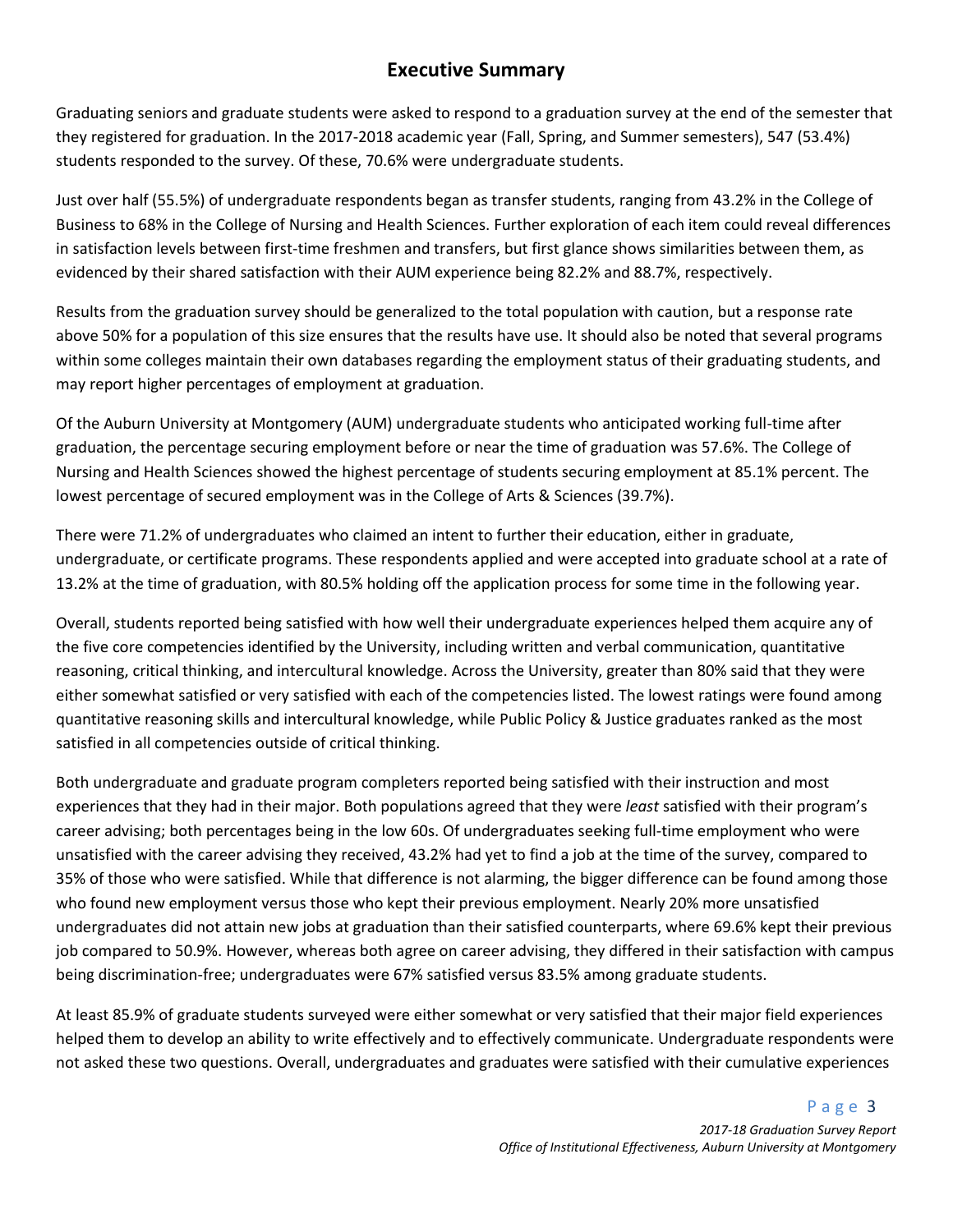at AUM at a rate of 86.1% and 83.5%, respectively. When students were asked if they would start over at AUM if they had to do it again, 77.3% of undergraduate completers and 84.1% of graduate completers agreed that they would. When asked if they would recommend AUM to others, 91.9% of undergraduate respondents and 93.8% of graduate students agreed that they would.

#### P a g e 4 *2017-18 Graduation Survey Report Office of Institutional Effectiveness, Auburn University at Montgomery*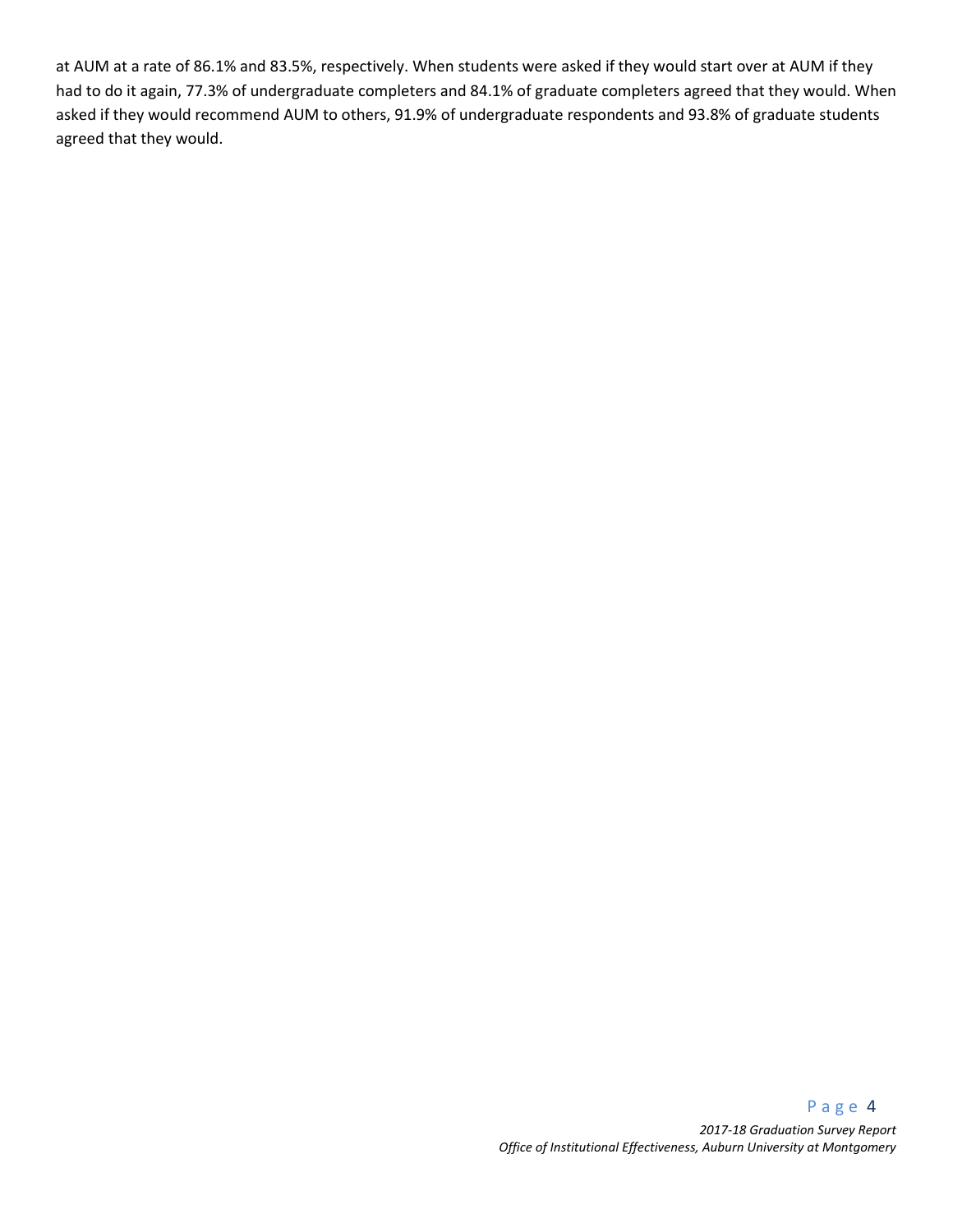#### **Introduction**

At the end of each semester, undergraduate and graduate students who have registered for graduation are asked about their post-graduation plans and their experiences in their major and at AUM, in general. In this report, results are aggregated for the academic year (Fall, Spring, and Summer semesters) and disaggregated by the degree they anticipated receiving. Undergraduate degree-seekers were asked additional questions about their transfer status and their undergraduate experiences.

In 2017-2018, 547 graduating students responded to the survey for a response rate of 53.4%. Of these, 386 (70.6%) were undergraduate students and 161 (29.4%) were graduate students.

|               | <b>AUM</b><br>$(N=547)$ | Arts &<br><b>Sciences</b><br>$(n=131)$ | <b>Business</b><br>$(n=114)$ | <b>Education</b><br>$(n=144)$ | <b>Nursing &amp;</b><br><b>Health</b><br><b>Sciences</b><br>$(n=106)$ | <b>Public Policy</b><br>& Justice<br>$(n=52)$ |
|---------------|-------------------------|----------------------------------------|------------------------------|-------------------------------|-----------------------------------------------------------------------|-----------------------------------------------|
| Undergraduate | 386 (70.6%)             | 103 (26.7%)                            | 75 (19.4%)                   | 67 (17.4%)                    | 106 (27.5%)                                                           | 35 (9.1%)                                     |
| Graduate      | 161 (29.4%)             | 28 (17.4%)                             | 39 (24.2%)                   | 77 (47.8%)                    | $\overline{\phantom{a}}$                                              | 17 (10.6%)                                    |

All colleges were represented at the undergraduate level; all colleges except for Nursing and Health Sciences (whose new graduate programs have not had a graduating cohort) were represented at the graduate level. With few exceptions, survey respondents were fairly representative of actual completers for each college.

|               |                         | Arts &<br><b>Sciences</b> | <b>Business</b> | <b>Education</b> | <b>Nursing &amp;</b><br><b>Health</b><br><b>Sciences</b> | <b>Public Policy</b><br>& Justice |
|---------------|-------------------------|---------------------------|-----------------|------------------|----------------------------------------------------------|-----------------------------------|
| Undergraduate | <b>Completers</b>       | 23.6%                     | 22.7%           | 14.3%            | 31.3%                                                    | 8.1%                              |
|               | <b>Survey Responses</b> | 26.7%                     | 19.4%           | 17.4%            | 27.5%                                                    | 9.1%                              |
| Graduate      | Completers              | 18.0%                     | 31.0%           | 40.6%            | $\overline{\phantom{a}}$                                 | 10.3%                             |
|               | <b>Survey Responses</b> | 17.4%                     | 24.2%           | 47.8%            |                                                          | 10.6%                             |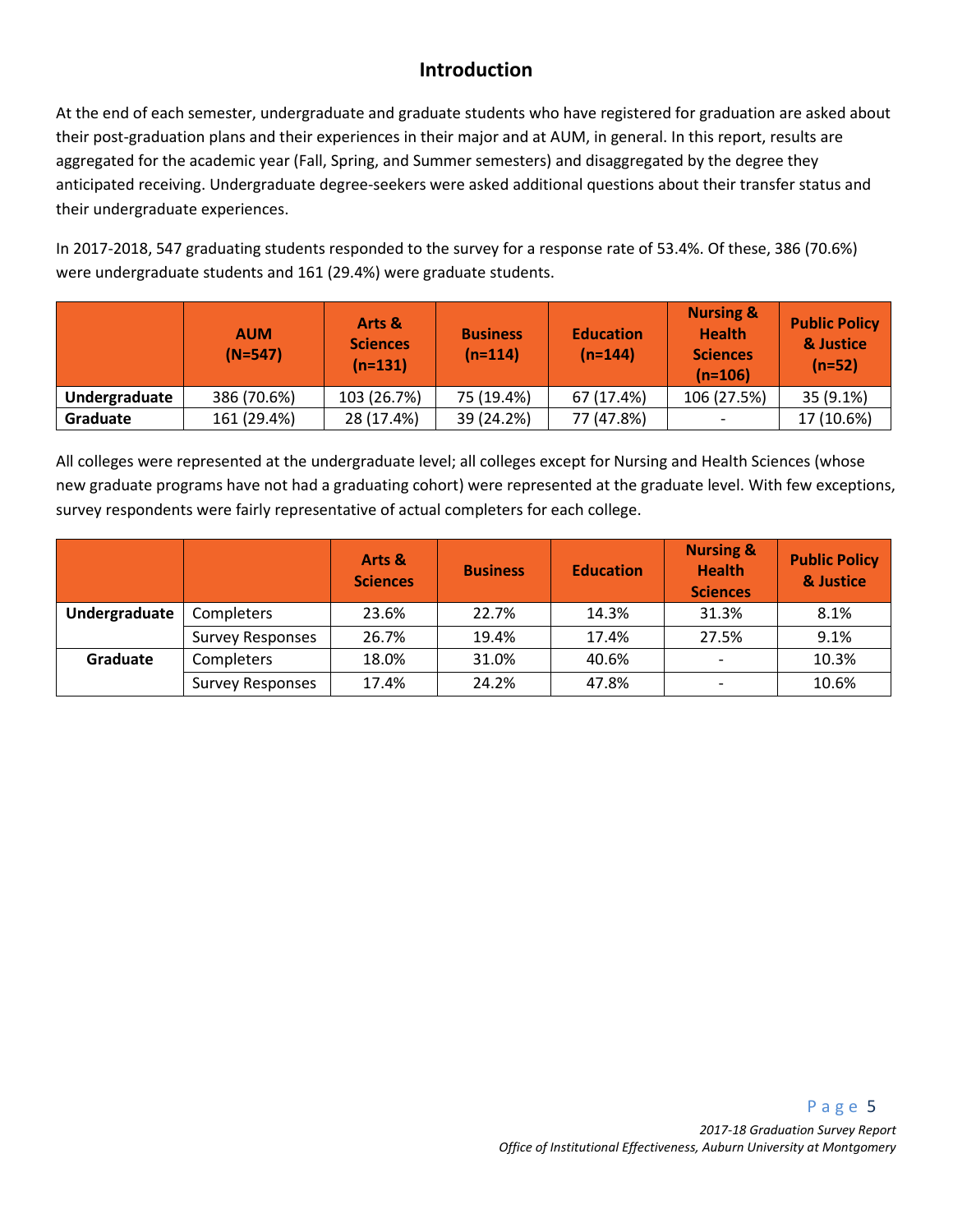## **Undergraduate Results**

#### *Response Rates and Transfer Status*

Of the graduating seniors who answered the survey, most (55.5%) transferred to AUM after attending another school. This was truest for students in the College of Nursing and Health Sciences, where 68% of respondents were not a part of an AUM freshman cohort. Keeping in mind this is more of a response rate breakdown, it appears that only the Colleges of Business and Public Policy & Justice graduated more students who started with AUM than not. In the least, we can say that transfer graduates were more likely to complete the graduation survey than our traditional freshmen.

|                           | <b>AUM</b><br>$(N=382)$ | Arts &<br><b>Sciences</b><br>$(n=106)$ | <b>Business</b><br>$(n=74)$ | <b>Education</b><br>$(n=68)$ | <b>Nursing</b><br>& Health<br><b>Sciences</b><br>$(n=100)$ | <b>Public</b><br>Policy &<br><b>Justice</b><br>$(n=34)$ |
|---------------------------|-------------------------|----------------------------------------|-----------------------------|------------------------------|------------------------------------------------------------|---------------------------------------------------------|
| Began at AUM              | 44.5%                   | 48.1%                                  | 56.8%                       | 39.7%                        | 32.0%                                                      | 52.9%                                                   |
| <b>Transferred to AUM</b> | 55.5%                   | 51.9%                                  | 43.2%                       | 60.3%                        | 68.0%                                                      | 47.1%                                                   |

#### *Post-graduation Plans*

Undergraduate students were asked if they planned on obtaining further education or gaining employment after graduation. A majority of students at AUM, and a plurality of students in each college, anticipated working full-time and attending graduate/professional school after graduation. Compared with the 2016-2017 report, the Colleges of Education and Nursing & Health Sciences saw considerable increases in students intending to do both, each increasing by 12.5% and 14%, respectively. Approximately one-fourth of undergraduate completers (24.5%) had no plans to further their education.

|                                                                                              | <b>AUM</b><br>$(N=323)$ | Arts &<br><b>Sciences</b><br>(n=96) | <b>Business</b><br>$(n=64)$ | <b>Education</b><br>$(n=61)$ | <b>Nursing &amp;</b><br><b>Health</b><br><b>Sciences</b><br>$(n=72)$ | <b>Public</b><br><b>Policy &amp;</b><br><b>Justice</b><br>$(n=30)$ |
|----------------------------------------------------------------------------------------------|-------------------------|-------------------------------------|-----------------------------|------------------------------|----------------------------------------------------------------------|--------------------------------------------------------------------|
| <b>Full-time Employment Only</b>                                                             | 21.1%                   | 24.0%                               | 28.1%                       | 19.7%                        | 13.9%                                                                | 16.7%                                                              |
| <b>Part-time Employment Only</b>                                                             | 2.2%                    | 3.1%                                | 1.6%                        | 3.3%                         | $0.0\%$                                                              | 3.3%                                                               |
| <b>Full-time or Part-time Employment</b><br>and Additional Undergraduate<br><b>Education</b> | 3.4%                    | 4.2%                                | 1.6%                        | 4.9%                         | 2.8%                                                                 | 3.3%                                                               |
| <b>Part-time Employment</b><br>and Graduate/Professional School                              | 5.6%                    | 11.5%                               | 4.7%                        | 3.3%                         | 2.8%                                                                 | 0.0%                                                               |
| <b>Full-time Employment</b><br>and Graduate/Professional School                              | 56.3%                   | 43.8%                               | 46.9%                       | 67.2%                        | 72.2%                                                                | 56.7%                                                              |
| <b>Full-time or Part-time Employment</b><br>and Enrollment in a Certificate Program          | 5.9%                    | 5.2%                                | 7.8%                        | 0.0%                         | 6.9%                                                                 | 13.3%                                                              |
| <b>No Planned Full-time Employment</b><br>and No Further Education                           | 3.4%                    | 5.2%                                | 1.6%                        | 3.3%                         | 0.0%                                                                 | 10.0%                                                              |

\*Note – Some categories include redundant populations, therefore this will not add up to 100%.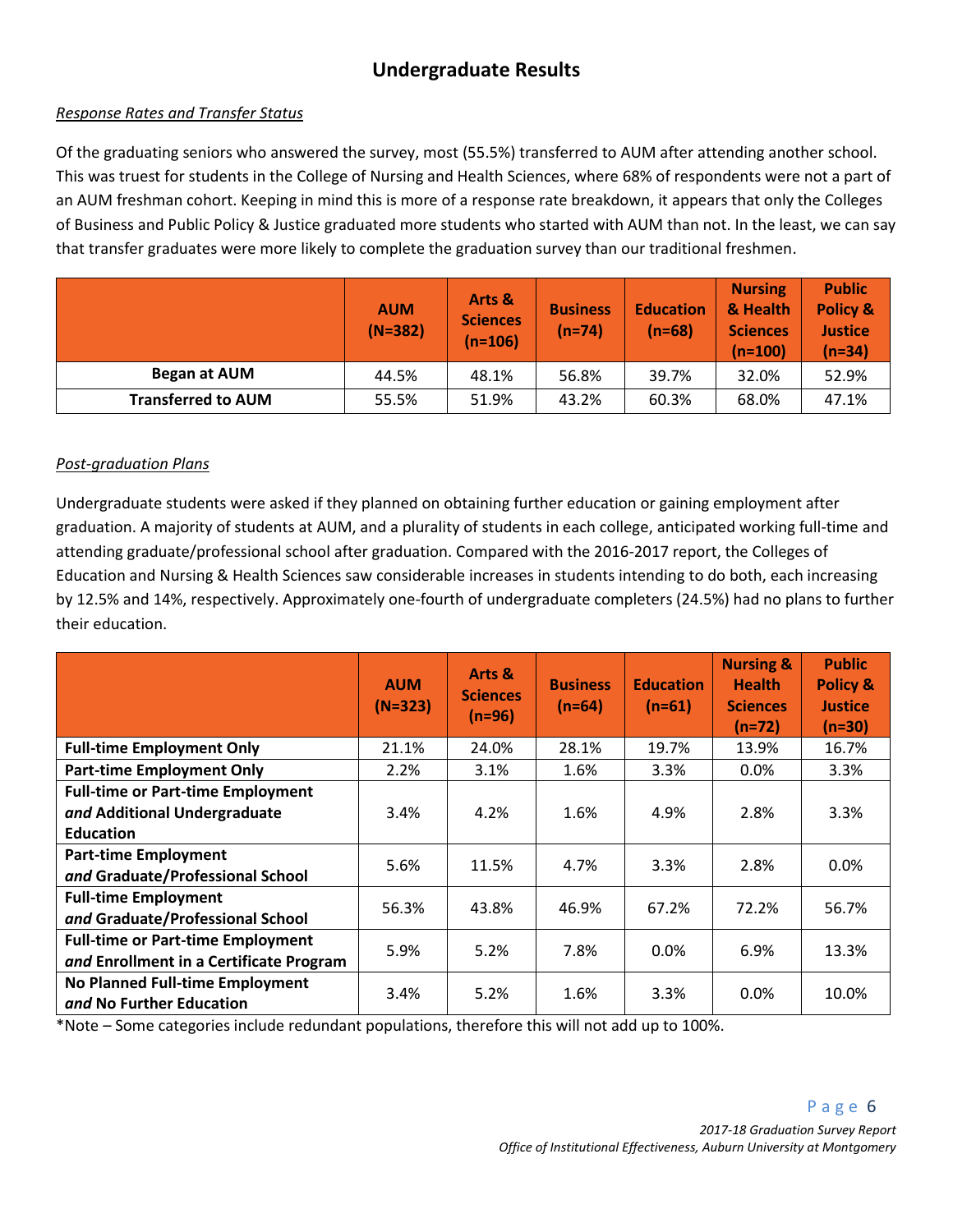Of the undergraduate students who anticipated being employed full-time after graduation, 57.6% of all AUM students had either secured or been offered positions. Nursing students were distinctly the most successful in securing positions (85.1%), while students from the College of Arts & Sciences were least successful (39.7%). At least half of respondents in the Colleges of Education and Arts & Sciences were yet to secure employment. Graduates from the Colleges of Arts & Sciences and Public Policy & Justice were most likely to find jobs (or keep jobs) that were unrelated to their degree.

| <b>Full-time Employment</b>                                                     | <b>AUM</b><br>$(N=288)$ | Arts &<br><b>Sciences</b><br>$(n=73)$ | <b>Business</b><br>$(n=56)$ | <b>Education</b><br>$(n=58)$ | <b>Nursing &amp;</b><br><b>Health</b><br><b>Sciences</b><br>$(n=74)$ | <b>Public</b><br><b>Policy &amp;</b><br><b>Justice</b><br>$(n=27)$ |
|---------------------------------------------------------------------------------|-------------------------|---------------------------------------|-----------------------------|------------------------------|----------------------------------------------------------------------|--------------------------------------------------------------------|
| <b>Secured Employment, or Offered</b><br><b>Employment, Prior to Graduation</b> | 57.6%                   | 39.7%                                 | 57.1%                       | 44.8%                        | 85.1%                                                                | 59.3%                                                              |
| *Very Related to Degree                                                         | 70.0%                   | 33.3%                                 | 52.0%                       | 72.2%                        | 98.2%                                                                | 53.8%                                                              |
| *Marginally Related to Degree                                                   | 17.1%                   | 29.6%                                 | 40.0%                       | 22.2%                        | 0.0%                                                                 | 15.4%                                                              |
| *Unrelated to Degree                                                            | 12.9%                   | 37.0%                                 | 8.0%                        | 5.6%                         | 1.8%                                                                 | 30.8%                                                              |
| Not Employed (Currently, or Will Begin, Searching<br>for Employment)            | 37.2%                   | 53.4%                                 | 35.7%                       | 50.0%                        | 10.8%                                                                | 40.7%                                                              |

More than half of all students (56.7%) who said that they secured employment anticipated working in the Tri-County area (Autauga, Elmore, and Montgomery counties), and a total 88.2% will remain in-state for work.

| <b>Employer Location</b>               | <b>AUM</b><br>$(N=127)$ | Arts &<br><b>Sciences</b><br>$(n=23)$ | <b>Business</b><br>$(n=22)$ | <b>Education</b><br>$(n=16)$ | <b>Nursing &amp;</b><br><b>Health</b><br><b>Sciences</b><br>$(n=55)$ | <b>Public</b><br>Policy &<br><b>Justice</b><br>$(n=11)$ |
|----------------------------------------|-------------------------|---------------------------------------|-----------------------------|------------------------------|----------------------------------------------------------------------|---------------------------------------------------------|
| <b>Tri-County Area</b>                 | 56.7%                   | 60.9%                                 | 72.7%                       | 75.0%                        | 43.6%                                                                | 54.5%                                                   |
| Alabama (Outside Tri-County Area)      | 31.5%                   | 30.4%                                 | 27.3%                       | 25.0%                        | 41.8%                                                                | 0.0%                                                    |
| <b>United States (Outside Alabama)</b> | 7.9%                    | 4.3%                                  | $0.0\%$                     | 0.0%                         | 12.7%                                                                | 18.2%                                                   |
| <b>Another Country</b>                 | 0.0%                    | 0.0%                                  | 0.0%                        | 0.0%                         | 0.0%                                                                 | 0.0%                                                    |
| <b>Multiple Locations</b>              | 3.9%                    | 4.3%                                  | 0.0%                        | 0.0%                         | 1.8%                                                                 | 27.3%                                                   |

According to 2017 data from the Alabama Department of Labor, Alabama's mean hourly wage for all occupations was \$21.05. The mean hourly pay of seniors who reported having secured a full-time position was \$20.03, up \$0.56 from last year. Greater than three-fourths (78.7%) of all AUM graduating seniors reported a starting wage of \$15.00 or greater.

| <b>Hourly Pay Rate</b> | <b>AUM</b><br>$(N=80)$ | Arts &<br><b>Sciences</b><br>$(n=15)$ | <b>Business</b><br>$(n=14)$ | <b>Education</b><br>$(n=8)$ | <b>Nursing &amp;</b><br><b>Health</b><br><b>Sciences</b><br>$(n=36)$ | <b>Public</b><br><b>Policy &amp;</b><br><b>Justice</b><br>$(n=7)$ |
|------------------------|------------------------|---------------------------------------|-----------------------------|-----------------------------|----------------------------------------------------------------------|-------------------------------------------------------------------|
| $<$ \$9.99             | 3.8%                   | 13.3%                                 | 7.1%                        | $0.0\%$                     | $0.0\%$                                                              | 0.0%                                                              |
| \$10.00-\$14.99        | 17.5%                  | 40.0%                                 | 28.6%                       | 37.5%                       | 0.0%                                                                 | 14.3%                                                             |
| \$15.00-\$19.99        | 22.5%                  | 40.0%                                 | 21.4%                       | 62.5%                       | 2.8%                                                                 | 42.9%                                                             |
| \$20.00-\$24.99        | 37.5%                  | 6.7%                                  | 21.4%                       | 0.0%                        | 63.9%                                                                | 42.9%                                                             |
| \$25.00-\$29.99        | 13.8%                  | 0.0%                                  | 14.3%                       | 0.0%                        | 25.0%                                                                | 0.0%                                                              |
| $>$ \$29.99            | 5.0%                   | 0.0%                                  | 7.1%                        | 0.0%                        | 8.3%                                                                 | 0.0%                                                              |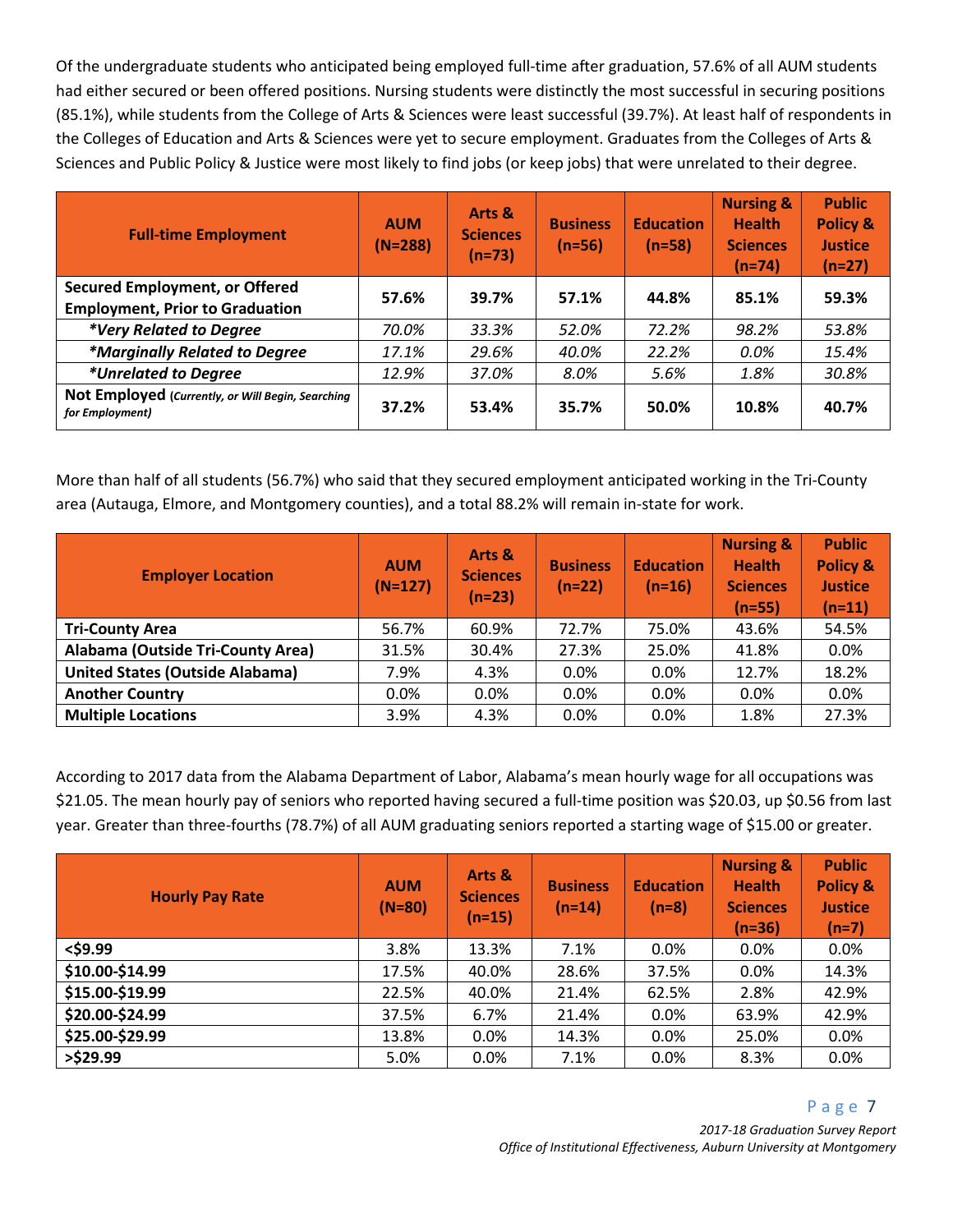Graduating students were asked how they learned of their secured full-time position. Of the 116 respondents, each of whom may have indicated multiple methods, most (32.8%) learned of the position through a referral by a faculty member, family member, or friend, followed closely by the 30.2% who contacted their employer directly.

| <b>Learned of Position</b>               | <b>AUM</b><br>$(N=116)$ | Arts &<br><b>Sciences</b><br>$(n=29)$ | <b>Business</b><br>$(n=21)$ | <b>Education</b><br>$(n=13)$ | <b>Nursing &amp;</b><br><b>Health</b><br><b>Sciences</b><br>$(n=44)$ | <b>Public</b><br><b>Policy &amp;</b><br><b>Justice</b><br>$(n=9)$ |
|------------------------------------------|-------------------------|---------------------------------------|-----------------------------|------------------------------|----------------------------------------------------------------------|-------------------------------------------------------------------|
| <b>Referral by Career Services</b>       | 5.2%                    | 6.9%                                  | 9.5%                        | 0.0%                         | 4.5%                                                                 | $0.0\%$                                                           |
| <b>Campus Interview</b>                  | 3.4%                    | 3.4%                                  | 9.5%                        | 0.0%                         | 2.3%                                                                 | $0.0\%$                                                           |
| <b>Contacted Employer Directly</b>       | 30.2%                   | 13.8%                                 | 28.6%                       | 23.1%                        | 43.2%                                                                | 33.3%                                                             |
| Previously Employed by this Organization | 23.3%                   | 13.8%                                 | 14.3%                       | 23.1%                        | 31.8%                                                                | 33.3%                                                             |
| <b>Family/Friend/Faculty Referral</b>    | 32.8%                   | 34.5%                                 | 52.4%                       | 53.8%                        | 18.2%                                                                | 22.2%                                                             |
| <b>Online or Newspaper Job Listing</b>   | 13.8%                   | 13.8%                                 | 4.8%                        | 30.8%                        | 13.6%                                                                | 22.2%                                                             |
| <b>Family Business</b>                   | 0.0%                    | $0.0\%$                               | $0.0\%$                     | 0.0%                         | 0.0%                                                                 | $0.0\%$                                                           |

\*Note – n refers to number of respondents, not responses. Some student indicated multiple/other methods.

When asked what primarily influenced them to accept a position, seniors reported a wide variety of reasons, the most frequent of which being the opportunity for advancement (39.1%) and geographic location (31.3%). This corroborates the results we saw previously where nearly nine-in-ten baccalaureate graduates accepted or kept jobs in Alabama. Despite the small sample size, students in Public Policy & Justice were most likely to report being influenced by previous employment and salary (40% for each). Students in Education (6.3%) were the least quick to jump at their first job offer, and students graduating from the College of Business (59.1%) were most heavily focused on their upward mobility.

| <b>Influence on Job Acceptance</b> | <b>AUM</b><br>$(N=128)$ | Arts &<br><b>Sciences</b><br>$(n=28)$ | <b>Business</b><br>$(n=22)$ | <b>Education</b><br>$(n=16)$ | <b>Nursing &amp;</b><br><b>Health</b><br><b>Sciences</b><br>$(n=52)$ | <b>Public</b><br><b>Policy &amp;</b><br><b>Justice</b><br>$(n=10)$ |
|------------------------------------|-------------------------|---------------------------------------|-----------------------------|------------------------------|----------------------------------------------------------------------|--------------------------------------------------------------------|
| <b>Previous Employment</b>         | 25.0%                   | 14.3%                                 | 18.2%                       | 18.8%                        | 32.7%                                                                | 40.0%                                                              |
| <b>First Offer</b>                 | 18.0%                   | 32.1%                                 | 27.3%                       | 6.3%                         | 9.6%                                                                 | 20.0%                                                              |
| <b>Salary</b>                      | 19.5%                   | 14.3%                                 | 22.7%                       | 6.3%                         | 21.2%                                                                | 40.0%                                                              |
| <b>Geographic Location</b>         | 31.3%                   | 14.3%                                 | 27.3%                       | 25.0%                        | 44.2%                                                                | 30.0%                                                              |
| <b>Reputation of Company</b>       | 28.9%                   | 7.1%                                  | 18.2%                       | 31.3%                        | 44.2%                                                                | 30.0%                                                              |
| <b>Opportunity for Advancement</b> | 39.1%                   | 39.3%                                 | 59.1%                       | 12.5%                        | 40.4%                                                                | 30.0%                                                              |

\*Note – n refers to number of respondents, not responses. Some student indicated multiple/other influences.

Of the students who anticipated attending graduate school, a total 13.2% applied and were offered admission to a program prior to graduation. A majority of AUM graduates (54.7%) will defer the application process for another year. Public Policy & Justice had the highest graduate/professional school acceptance rate of 23.5%.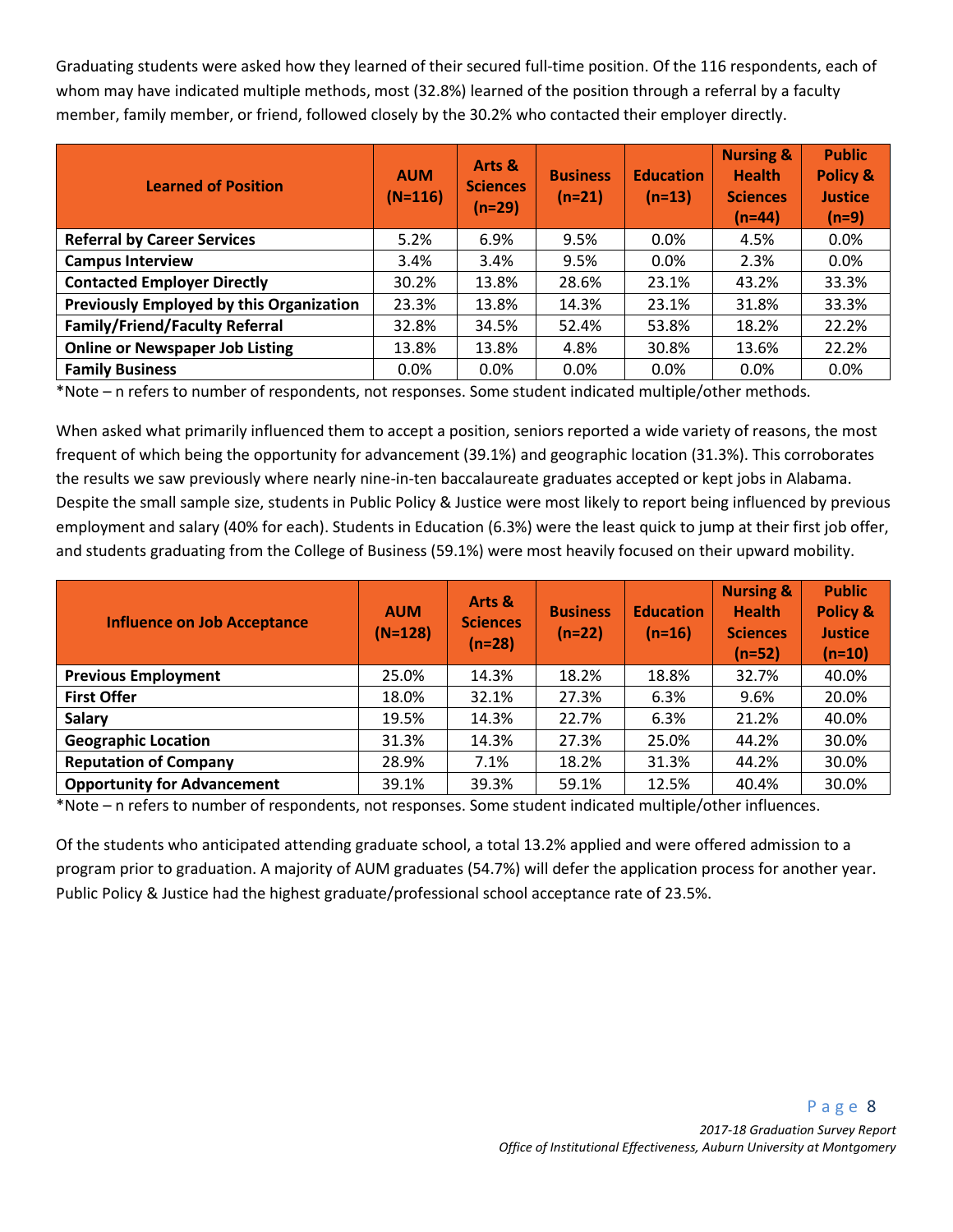| <b>Graduate or Professional School</b>                                       | <b>AUM</b><br>$(N=190)$ | Arts &<br><b>Sciences</b><br>$(n=57)$ | <b>Business</b><br>$(n=31)$ | <b>Education</b><br>$(n=41)$ | <b>Nursing &amp;</b><br><b>Health</b><br><b>Sciences</b><br>$(n=44)$ | <b>Public</b><br><b>Policy &amp;</b><br><b>Justice</b><br>$(n=17)$ |
|------------------------------------------------------------------------------|-------------------------|---------------------------------------|-----------------------------|------------------------------|----------------------------------------------------------------------|--------------------------------------------------------------------|
| Have been accepted and plan on<br>attending a graduate program               | 11.1%                   | 15.8%                                 | 12.9%                       | 9.8%                         | $0.0\%$                                                              | 23.5%                                                              |
| Have been offered admission to at least<br>one program, but haven't accepted | 2.1%                    | 1.8%                                  | 3.2%                        | 4.9%                         | $0.0\%$                                                              | 0.0%                                                               |
| Wait listed; will attend if accepted                                         | 3.7%                    | 1.8%                                  | 3.2%                        | 7.3%                         | 2.3%                                                                 | 5.9%                                                               |
| Will begin applying immediately after<br>graduation                          | 25.8%                   | 24.6%                                 | 35.5%                       | 22.0%                        | 22.7%                                                                | 29.4%                                                              |
| Will not apply immediately, but will<br>apply in the next year               | 54.7%                   | 54.4%                                 | 45.2%                       | 53.7%                        | 70.5%                                                                | 35.3%                                                              |
| Not accepted, but will reapply within<br>five years                          | 2.6%                    | 1.8%                                  | 0.0%                        | 2.4%                         | 4.5%                                                                 | 5.9%                                                               |

Of the students who were admitted to graduate school, 60% said they were accepted by their first choice, one student in Arts and Sciences reported being admitted to their second-choice institution, and 36% of did not indicate a preference for the graduate school to which they were admitted.

| <b>Program Choice</b>   | <b>AUM</b><br>$(N=25)$ | Arts &<br><b>Sciences</b><br>$(n=10)$ | <b>Business</b><br>$(n=5)$ | <b>Education</b><br>$(n=6)$ | <b>Nursing &amp;</b><br><b>Health</b><br><b>Sciences</b><br>$(n=0)$ | <b>Public</b><br>Policy &<br><b>Justice</b><br>$(n=4)$ |
|-------------------------|------------------------|---------------------------------------|----------------------------|-----------------------------|---------------------------------------------------------------------|--------------------------------------------------------|
| <b>First</b>            | 60.0%                  | 70.0%                                 | 60.0%                      | 33.3%                       | 0.0%                                                                | 75.0%                                                  |
| Second                  | 4.0%                   | 10.0%                                 | 0.0%                       | $0.0\%$                     | 0.0%                                                                | 0.0%                                                   |
| No preference indicated | 36.0%                  | 20.0%                                 | 40.0%                      | 66.7%                       | 0.0%                                                                | 25.0%                                                  |

Of the 25 students admitted to graduate school, one reported receiving a graduate assistantship/grant or award. That student was admitted into the Master's of Accountancy program at AUM.

| Award                                        | <b>AUM</b><br>$(N=25)$ | Arts &<br><b>Sciences</b><br>$(n=10)$ | <b>Business</b><br>$(n=5)$ | <b>Education</b><br>$(n=6)$ | <b>Nursing &amp;</b><br><b>Health</b><br><b>Sciences</b><br>$(n=0)$ | <b>Public</b><br>Policy &<br><b>Justice</b><br>(n=4) |
|----------------------------------------------|------------------------|---------------------------------------|----------------------------|-----------------------------|---------------------------------------------------------------------|------------------------------------------------------|
| <b>Graduate Assistantship/Grant or Award</b> | 4.0%                   | $0.0\%$                               | 20.0%                      | 0.0%                        | 0.0%                                                                | 0.0%                                                 |

Two-thirds of undergraduate respondents (67.3%) expressed satisfaction that the services provided by the University assisted in preparing them for their post-college goals. Similarly, over three-fourths of students (77.7%) were satisfied that their overall experiences at AUM prepared them for their post-college goals.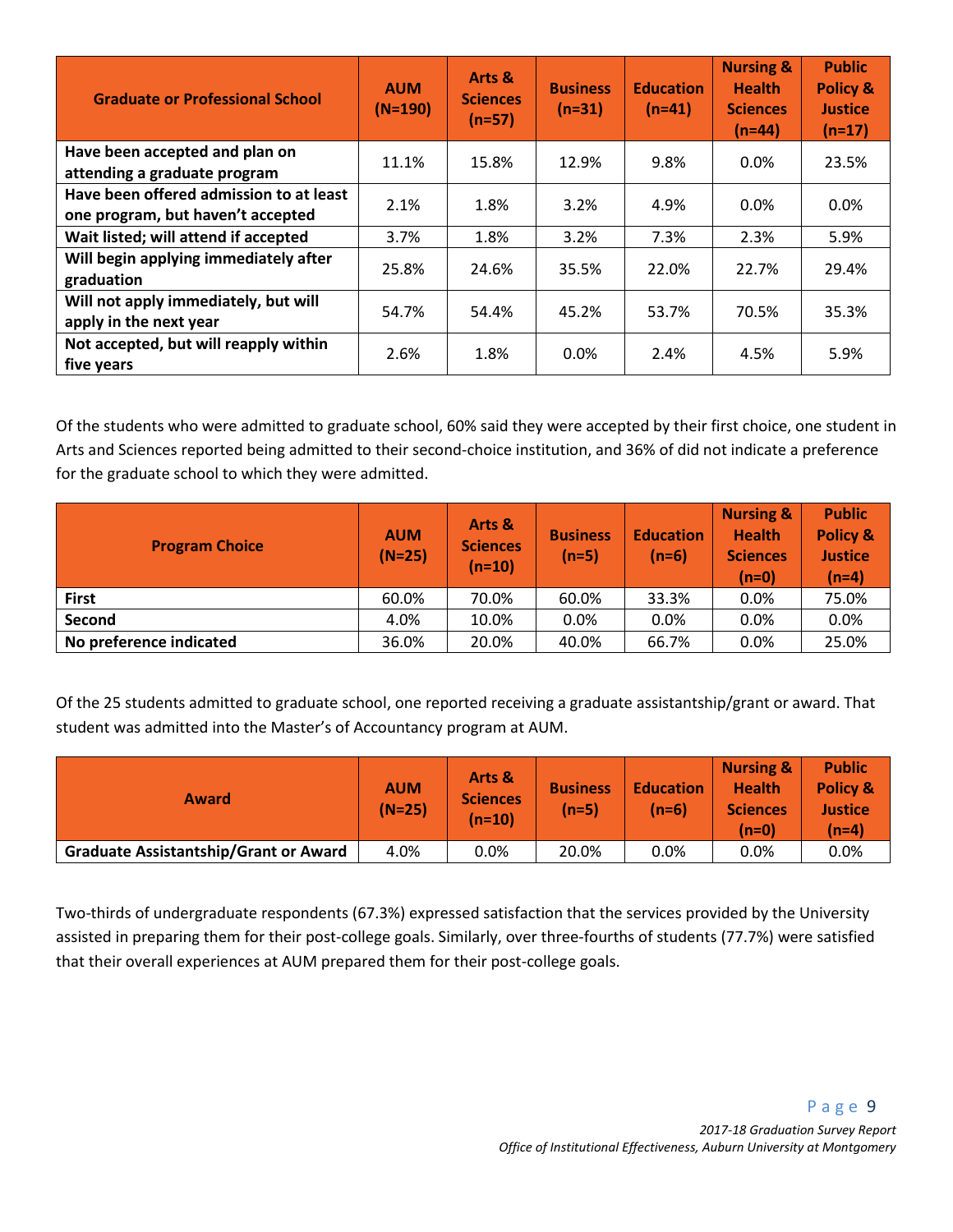| <b>University Services Helped Prepare for</b><br><b>Post-College Goals</b>        | <b>AUM</b><br>$(N=278)$ | Arts &<br><b>Sciences</b><br>$(n=84)$ | <b>Business</b><br>$(n=59)$ | <b>Education</b><br>$(n=48)$ | <b>Nursing &amp;</b><br><b>Health</b><br><b>Sciences</b><br>$(n=62)$ | <b>Public</b><br><b>Policy &amp;</b><br><b>Justice</b><br>$(n=25)$ |
|-----------------------------------------------------------------------------------|-------------------------|---------------------------------------|-----------------------------|------------------------------|----------------------------------------------------------------------|--------------------------------------------------------------------|
| <b>Very Satisfied or Somewhat Satisfied</b>                                       | 67.3%                   | 60.7%                                 | 59.3%                       | 79.2%                        | 75.8%                                                                | 64.0%                                                              |
| <b>Overall Experiences at AUM Helped</b><br><b>Prepare for Post-College Goals</b> | $(N=278)$               | $(n=84)$                              | $(n=59)$                    | $(n=48)$                     | $(n=62)$                                                             | $(n=25)$                                                           |
| <b>Very Satisfied or Somewhat Satisfied</b>                                       | 77.7%                   | 70.2%                                 | 74.6%                       | 85.4%                        | 85.5%                                                                | 76.0%                                                              |

#### *Core Competencies*

Students were next asked how well their general undergraduate experiences at AUM helped them acquire various core competencies. Across all colleges, no fewer than 75% of respondents confirmed that they've improved in any of these five areas thanks to AUM.

| How satisfied are you that your general<br>undergraduate experiences at AUM<br>helped you to<br>(Very Satisfied or Somewhat Satisfied) | <b>AUM</b><br>$(N=291)$ | Arts &<br><b>Sciences</b><br>$(n=88)$ | <b>Business</b><br>$(n=61)$ | <b>Education</b><br>$(n=53)$ | <b>Nursing &amp;</b><br><b>Health</b><br><b>Sciences</b><br>$(n=62)$ | <b>Public</b><br><b>Policy &amp;</b><br><b>Justice</b><br>$(n=27)$ |
|----------------------------------------------------------------------------------------------------------------------------------------|-------------------------|---------------------------------------|-----------------------------|------------------------------|----------------------------------------------------------------------|--------------------------------------------------------------------|
| Increase your written communication<br>skills                                                                                          | 89.7%                   | 92.0%                                 | 88.5%                       | 84.9%                        | 90.3%                                                                | 92.6%                                                              |
| Increase your verbal communication<br>skills                                                                                           | 90.7%                   | 90.9%                                 | 88.5%                       | 90.6%                        | 91.9%                                                                | 92.6%                                                              |
| Increase your critical thinking skills                                                                                                 | 89.7%                   | 88.6%                                 | 86.9%                       | 92.5%                        | 91.9%                                                                | 88.9%                                                              |
| Increase your quantitative reasoning<br>skills                                                                                         | 80.4%                   | 75.0%                                 | 82.0%                       | 75.5%                        | 85.5%                                                                | 92.6%                                                              |
| Increase your intercultural knowledge                                                                                                  | 81.1%                   | 76.1%                                 | 78.7%                       | 83.0%                        | 83.9%                                                                | 92.6%                                                              |

*\**Note – 291 students answered at least one of the listed questions, with a minimum of 289 respondents per question.

#### *Major Field Experiences*

Seniors responded to a series of questions about their experiences within their major. For all items, the vast majority of respondents reported that they were satisfied (either somewhat or very) with their experiences. Arts & Sciences and Business students expressed that the institution provided high quality career advising at 55.7% and 56.5%, respectively.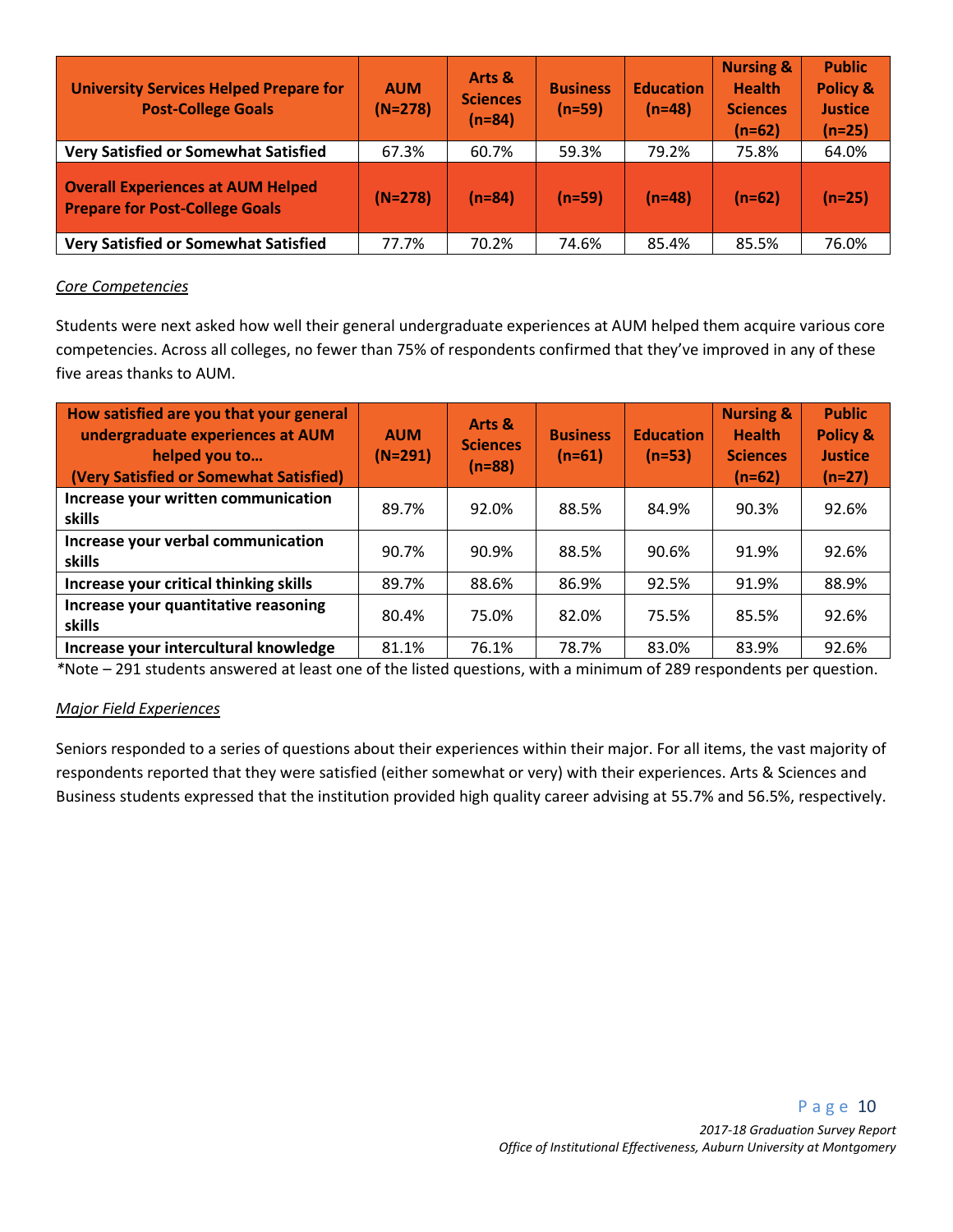| Based on what you know now, how<br>satisfied are you that your experiences<br>in your major field at AUM | <b>AUM</b><br>$(N=304)$ | Arts &<br><b>Sciences</b><br>$(n=88)$ | <b>Business</b><br>$(n=62)$ | <b>Education</b><br>$(n=56)$ | <b>Nursing &amp;</b><br><b>Health</b><br><b>Sciences</b><br>$(n=69)$ | <b>Public</b><br><b>Policy &amp;</b><br><b>Justice</b><br>$(n=29)$ |
|----------------------------------------------------------------------------------------------------------|-------------------------|---------------------------------------|-----------------------------|------------------------------|----------------------------------------------------------------------|--------------------------------------------------------------------|
| provided a well-integrated set of<br>courses                                                             | 83.6%                   | 80.7%                                 | 77.4%                       | 89.3%                        | 89.9%                                                                | 79.3%                                                              |
| provided high-quality instruction                                                                        | 86.2%                   | 86.4%                                 | 87.1%                       | 85.7%                        | 82.6%                                                                | 93.1%                                                              |
| provided high-quality program advising                                                                   | 78.6%                   | 79.5%                                 | 71.0%                       | 76.8%                        | 84.1%                                                                | 82.8%                                                              |
| provided high-quality career advising                                                                    | 63.8%                   | 55.7%                                 | 56.5%                       | 69.6%                        | 76.8%                                                                | 62.1%                                                              |
| provided opportunity for<br>communication between faculty and<br>students regarding needs and concerns   | 85.2%                   | 81.8%                                 | 85.5%                       | 87.5%                        | 85.5%                                                                | 96.6%                                                              |

*\**Note – 304 students answered at least one of the listed questions, with a minimum of 302 respondents per question.

#### *Overall AUM Experiences*

Graduating seniors were asked to rate their satisfaction with specific aspects of their overall experience at AUM. Responding students expressed a high degree of satisfaction (somewhat or very) with these experiences on the whole. All Colleges' respondents ranked AUM comparatively lower regarding the campus environment being free of discrimination. Arts & Sciences and Public Policy & Justice students were the least satisfied with their financial investment, while Education and Nursing & Health Sciences students rated their course of study and their overall AUM experiences most favorably.

| Thinking about your overall experiences<br>at AUM, please indicate your<br>satisfaction with the following: | <b>AUM</b><br>$(N=273)$ | Arts &<br><b>Sciences</b><br>$(n=83)$ | <b>Business</b><br>$(n=56)$ | <b>Education</b><br>$(n=51)$ | <b>Nursing &amp;</b><br><b>Health</b><br><b>Sciences</b><br>$(n=60)$ | <b>Public</b><br><b>Policy &amp;</b><br><b>Justice</b><br>$(n=23)$ |
|-------------------------------------------------------------------------------------------------------------|-------------------------|---------------------------------------|-----------------------------|------------------------------|----------------------------------------------------------------------|--------------------------------------------------------------------|
| The accessibility of faculty in general                                                                     | 85.0%                   | 84.3%                                 | 89.3%                       | 86.3%                        | 81.7%                                                                | 82.6%                                                              |
| The extent to which the campus<br>environment was free of discrimination                                    | 67.0%                   | 66.3%                                 | 71.4%                       | 68.6%                        | 61.7%                                                                | 69.6%                                                              |
| Your overall course of study                                                                                | 85.3%                   | 80.7%                                 | 82.1%                       | 92.2%                        | 91.7%                                                                | 78.3%                                                              |
| That AUM fosters and exemplifies<br>excellence in education                                                 | 83.2%                   | 78.3%                                 | 85.7%                       | 90.2%                        | 83.3%                                                                | 78.3%                                                              |
| That the financial investment was<br>worthwhile                                                             | 75.5%                   | 66.3%                                 | 73.2%                       | 84.3%                        | 86.7%                                                                | 65.2%                                                              |
| Your overall AUM experience                                                                                 | 86.1%                   | 81.9%                                 | 82.1%                       | 92.2%                        | 91.7%                                                                | 82.6%                                                              |

*\**Note – 273 students answered at least one of the listed questions, with a minimum of 270 respondents per question.

#### *Educational Enrichment Activities*

Seniors were asked to report if they participated in activities designed to enhance their educational experiences or to provide a culminating experience. The results clearly illustrate the disciplinary preferences towards culminating experiences, with clinical assignments dominating the health sciences, practica dominating education, and capstones being most prevalent in the College of Business. Internships arranged through AUM have increased slightly since the last academic year, from 32.2% University-wide to 36.4%. However, if you remove the internships provided through the College of Education, the rest of AUM is only able to offer internships to approximately one in every five students (19.7%).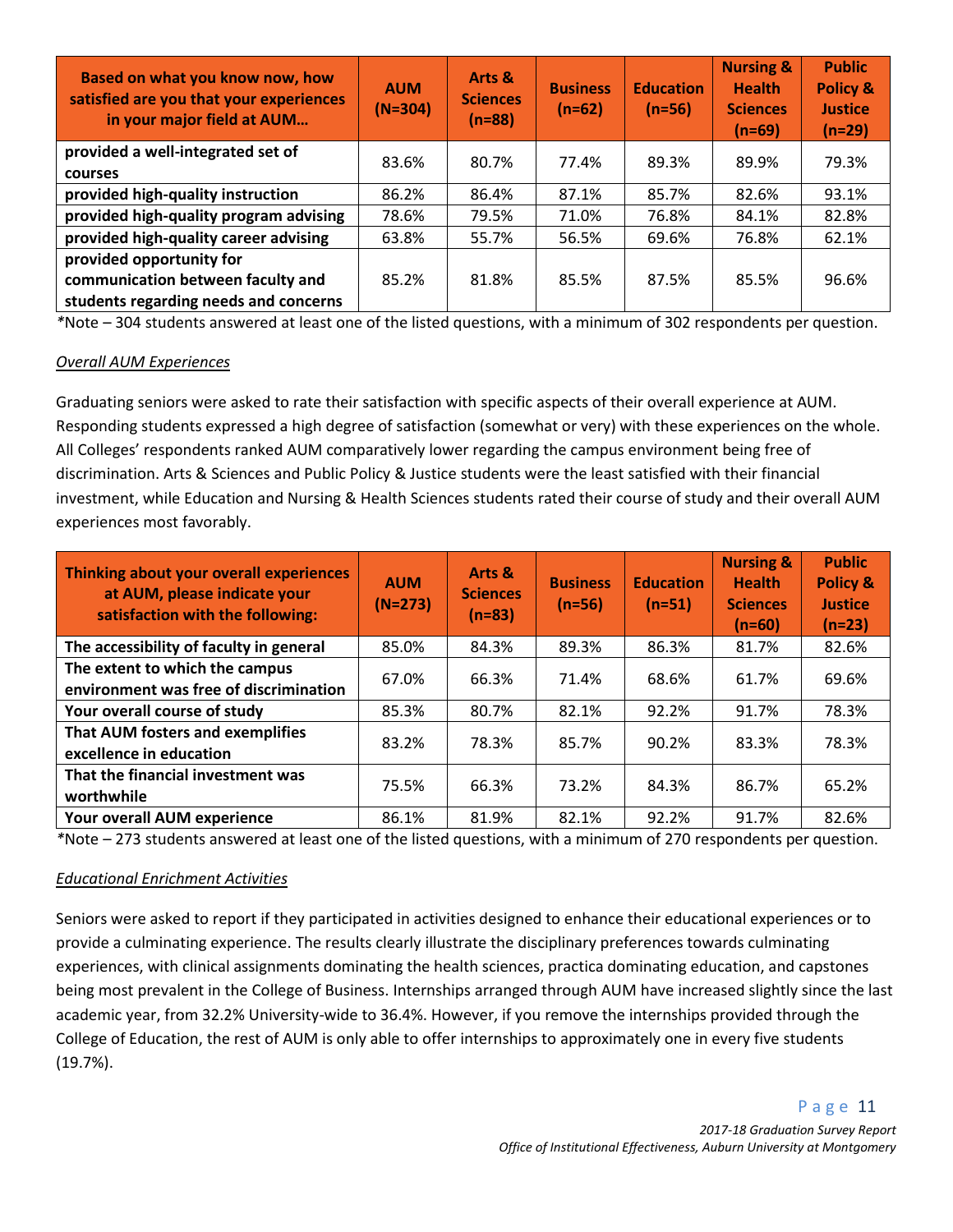Overall, few students reported participating in a study abroad opportunity or an internship not arranged by AUM (6.8% and 11.9%, respectively). Additionally, graduates of the College of Nursing & Health Sciences were most likely to report participating in community service as a required component of a course or their program of study.

| <b>Activities</b>                                                          | <b>AUM</b><br>$(N=236)$ | Arts &<br><b>Sciences</b><br>$(n=68)$ | <b>Business</b><br>$(n=43)$ | <b>Education</b><br>$(n=59)$ | <b>Nursing &amp;</b><br><b>Health</b><br><b>Sciences</b><br>$(n=53)$ | <b>Public</b><br>Policy &<br><b>Justice</b><br>$(n=13)$ |
|----------------------------------------------------------------------------|-------------------------|---------------------------------------|-----------------------------|------------------------------|----------------------------------------------------------------------|---------------------------------------------------------|
| Internship Arranged by AUM, School, or<br><b>Department</b>                | 36.4%                   | 13.2%                                 | 20.9%                       | 86.4%                        | 24.5%                                                                | 30.8%                                                   |
| Internship Not Arranged by AUM,<br><b>School, or Department</b>            | 11.9%                   | 11.8%                                 | 14.0%                       | 11.9%                        | 7.5%                                                                 | 23.1%                                                   |
| <b>Practicum</b>                                                           | 29.2%                   | 17.6%                                 | 2.3%                        | 62.7%                        | 34.0%                                                                | 7.7%                                                    |
| <b>Clinical Assignment</b>                                                 | 23.3%                   | 4.4%                                  | 2.3%                        | 10.2%                        | 84.9%                                                                | $0.0\%$                                                 |
| <b>Capstone Course</b>                                                     | 20.8%                   | 36.8%                                 | 48.8%                       | $0.0\%$                      | 1.9%                                                                 | 15.4%                                                   |
| <b>Study Abroad</b>                                                        | 6.8%                    | 8.8%                                  | 9.3%                        | $0.0\%$                      | 3.8%                                                                 | 30.8%                                                   |
| <b>Community Service as Part of a Course</b>                               | 16.9%                   | 4.4%                                  | 14.0%                       | 20.3%                        | 30.2%                                                                | 23.1%                                                   |
| <b>Program Required Community Service</b>                                  | 17.8%                   | 8.8%                                  | 11.6%                       | 11.9%                        | 41.5%                                                                | 15.4%                                                   |
| <b>Community Service as Part of an AUM</b><br><b>Organization or Group</b> | 34.7%                   | 33.8%                                 | 44.2%                       | 22.0%                        | 37.7%                                                                | 53.8%                                                   |
| <b>Community Service not Affiliated with</b><br><b>AUM</b>                 | 19.1%                   | 14.7%                                 | 20.9%                       | 15.3%                        | 24.5%                                                                | 30.8%                                                   |

\*Note – n refers to number of respondents, not responses. Some student indicated multiple activities.

#### *Sentiments for AUM*

Graduating seniors were asked two questions to sum up their departing sentiments towards AUM. One asked if students would attend AUM again if they had to do everything over. Over 70% of respondents in each College said they would, with the College of Education receiving top marks with 54 of 59 students answering in the affirmative. The second question asked if students would recommend AUM to others. Over 90% of each College's graduating seniors agreed that they would recommend AUM to other prospective students, except for the College of Arts & Sciences that narrowly missed the threshold.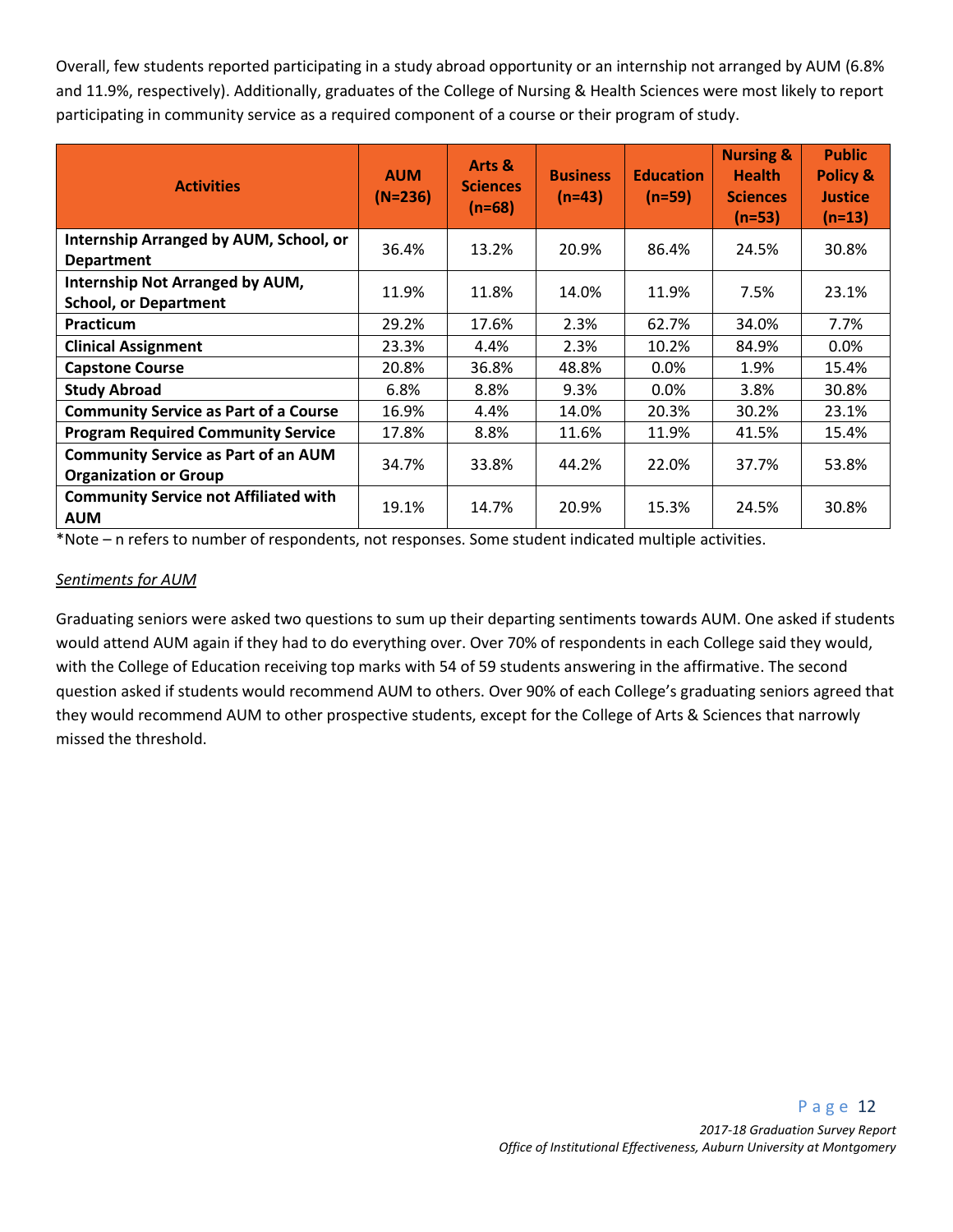

#### **Would you start over at AUM if you had to do it again?**

**Would you recommend AUM to others?** 

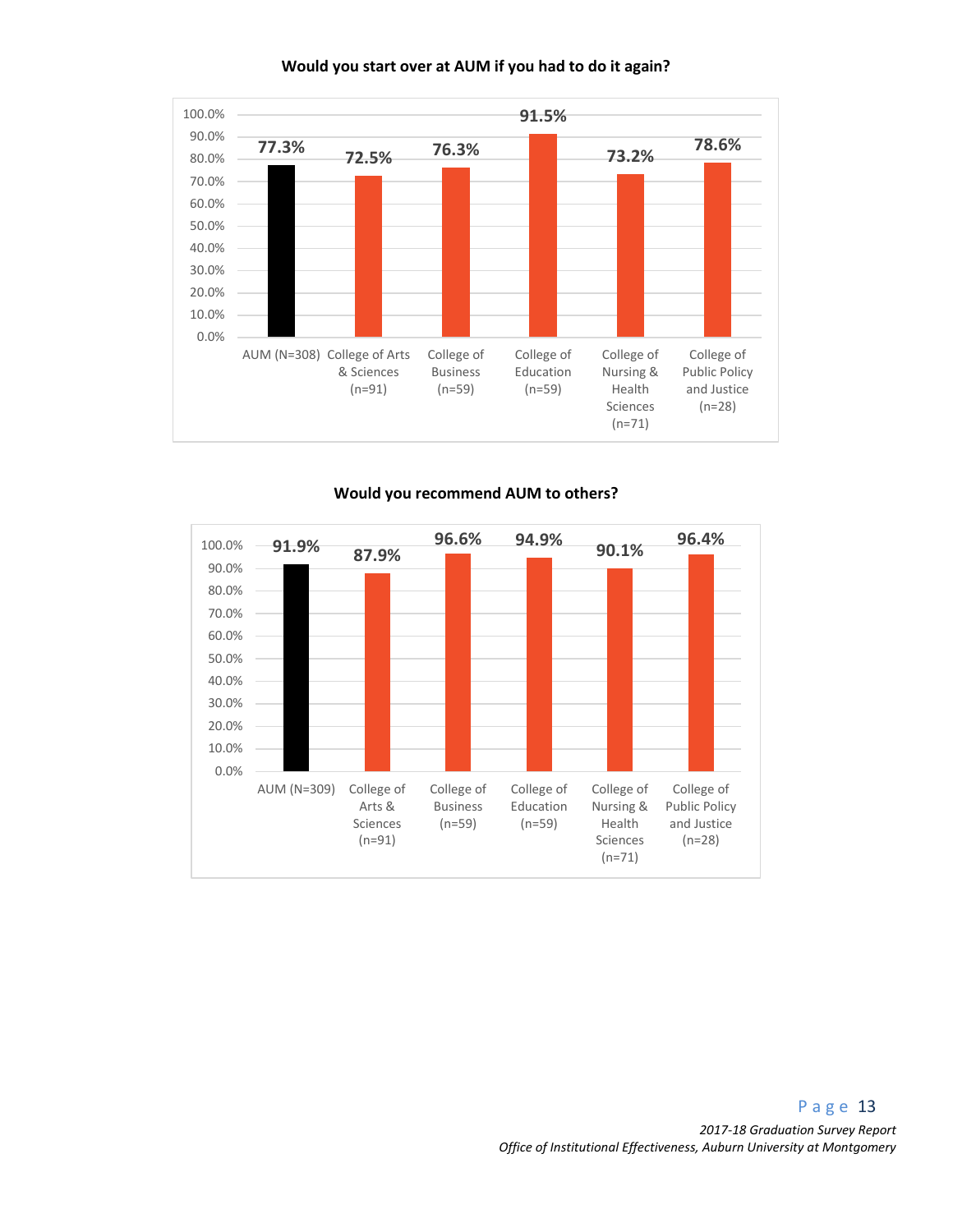### **Graduate Results**

#### *Post-graduation Plans*

Graduate students were asked if they planned on obtaining further education and/or gaining employment after graduation. About half (52.6%) of the respondents in each school anticipated working full-time after graduation, and there's another large cohort of students who intend on attaining additional graduate credentials.

|                                                                                     | <b>AUM</b><br>$(N=152)$ | Arts &<br><b>Sciences</b><br>$(n=27)$ | <b>Business</b><br>$(n=37)$ | <b>Education</b><br>$(n=71)$ | <b>Public</b><br><b>Policy &amp;</b><br><b>Justice</b><br>$(n=17)$ |
|-------------------------------------------------------------------------------------|-------------------------|---------------------------------------|-----------------------------|------------------------------|--------------------------------------------------------------------|
| <b>Full-time Employment Only</b>                                                    | 52.6%                   | 29.6%                                 | 75.7%                       | 50.7%                        | 47.1%                                                              |
| <b>Part-time Employment Only</b>                                                    | 2.0%                    | 7.4%                                  | 0.0%                        | $0.0\%$                      | 5.9%                                                               |
| <b>Part-time Employment</b><br>and Graduate/Professional School                     | 3.9%                    | 11.1%                                 | 0.0%                        | 2.8%                         | 5.9%                                                               |
| <b>Full-time Employment</b><br><b>And Graduate/Professional School</b>              | 28.3%                   | 33.3%                                 | 16.2%                       | 33.8%                        | 23.5%                                                              |
| <b>Full-time or Part-time Employment</b><br>and Enrollment in a Certificate Program | 13.2%                   | 18.5%                                 | 8.1%                        | 12.7%                        | 17.6%                                                              |

Of the students who anticipated being employed full-time after graduation, 73.1% had secured positions before they walked across the stage. Students in College of Public Policy & Justice were most likely to report having secured employment (85.7%), while students in the College of Arts and Sciences were least likely to do so (52.4%). Of those who secured employment, students in the College of Business all kept the jobs they held prior to graduation (100%), and conversely, the graduates of the College of Education were most likely to be offered new employment upon graduation (29.6%).

| <b>Full-time Employment</b>                                          | <b>AUM</b><br>$(N=145)$ | Arts &<br><b>Sciences</b><br>$(n=21)$ | <b>Business</b><br>$(n=37)$ | <b>Education</b><br>$(n=73)$ | <b>Public</b><br><b>Policy &amp;</b><br><b>Justice</b><br>$(n=14)$ |
|----------------------------------------------------------------------|-------------------------|---------------------------------------|-----------------------------|------------------------------|--------------------------------------------------------------------|
| <b>Secured Employment, or Offered</b>                                | 73.1%                   | 52.4%                                 | 78.4%                       | 74.0%                        | 85.7%                                                              |
| <b>Employment, Prior to Graduation</b>                               |                         |                                       |                             |                              |                                                                    |
| *Very Related to Degree                                              | 64.3%                   | 45.5%                                 | 50.0%                       | 77.1%                        | 63.6%                                                              |
| *Marginally Related to Degree                                        | 23.5%                   | 36.4%                                 | 32.1%                       | 14.6%                        | 27.3%                                                              |
| *Unrelated to Degree                                                 | 12.2%                   | 18.2%                                 | 17.9%                       | 8.3%                         | 9.1%                                                               |
| <b>Employed Prior to Graduation</b>                                  | 92.5%                   | 90.9%                                 | 100.0%                      | 70.4%                        | 91.7%                                                              |
| Not Employed (Currently, or Will Begin, Searching<br>for Employment) | 22.1%                   | 38.1%                                 | 21.6%                       | 19.2%                        | 14.3%                                                              |

The majority (55.3%) of students who said that they secured employment anticipated working in the Tri-County area (Autauga, Elmore, and Montgomery counties). The second largest group of students (32.0%) reported that they would work in Alabama but outside of the River Region area.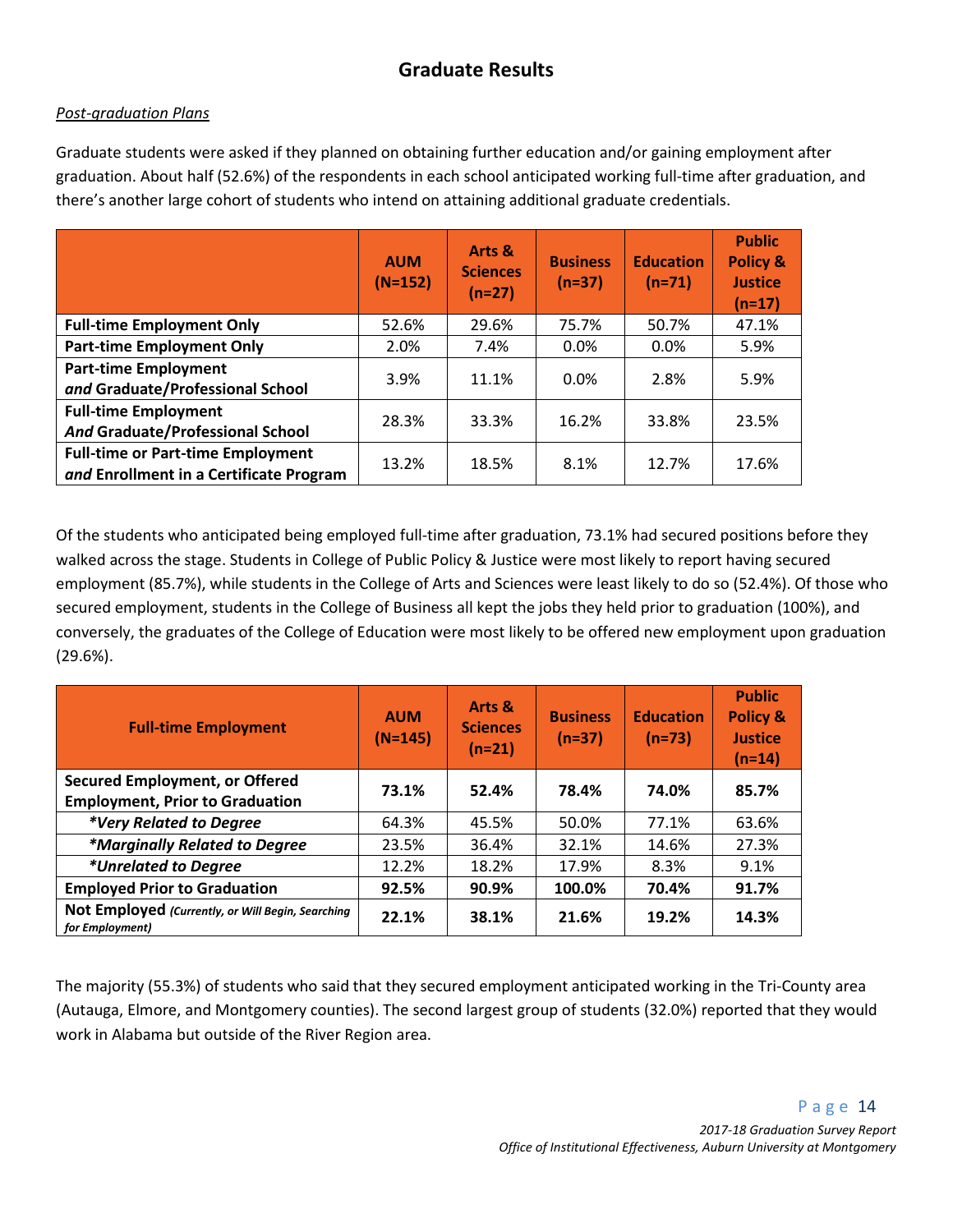| <b>Employer Location</b>               | <b>AUM</b><br>$(N=103)$ | Arts &<br><b>Sciences</b><br>$(n=13)$ | <b>Business</b><br>$(n=27)$ | <b>Education</b><br>$(n=54)$ | <b>Public</b><br><b>Policy &amp;</b><br><b>Justice</b><br>$(n=9)$ |
|----------------------------------------|-------------------------|---------------------------------------|-----------------------------|------------------------------|-------------------------------------------------------------------|
| <b>Tri-County Area</b>                 | 55.3%                   | 53.8%                                 | 59.3%                       | 53.7%                        | 55.6%                                                             |
| Alabama (Outside Tri-County Area)      | 32.0%                   | 23.1%                                 | 37.0%                       | 37.0%                        | 0.0%                                                              |
| <b>United States (Outside Alabama)</b> | 6.8%                    | 15.4%                                 | 0.0%                        | 7.4%                         | 11.1%                                                             |
| <b>Another Country</b>                 | $0.0\%$                 | 0.0%                                  | 0.0%                        | 0.0%                         | 0.0%                                                              |
| <b>Multiple Locations</b>              | 5.8%                    | 7.7%                                  | 3.7%                        | 1.9%                         | 33.3%                                                             |

In contrast to the undergraduate section that reported on wages, it is much more common for our graduate degreeearning population to be paid an annual salary. Only 23 graduate students indicated being paid hourly, 12 of which provided an hourly rate, compared with the 55 that reported a salary. The College of Education dominated the sample below, and by student count had the majority of salaries earned between the \$30,000 and \$60,000. Alternatively, the College of Business graduates, aside from one in the College of Education, comprised the population of students earning salaries greater than \$60,000.

| <b>Annual Salary</b> | <b>AUM</b><br>$(N=55)$ | Arts &<br><b>Sciences</b><br>$(n=5)$ | <b>Business</b><br>$(n=15)$ | <b>Education</b><br>$(n=33)$ | <b>Public</b><br><b>Policy &amp;</b><br><b>Justice</b><br>$(n=2)$ |
|----------------------|------------------------|--------------------------------------|-----------------------------|------------------------------|-------------------------------------------------------------------|
| <\$30,000            | 5.5%                   | 20.0%                                | 0.0%                        | 6.1%                         | 0.0%                                                              |
| \$30,000 - \$39,999  | 20.0%                  | 0.0%                                 | 26.7%                       | 21.2%                        | 0.0%                                                              |
| \$40,000 - \$49,999  | 38.2%                  | 60.0%                                | 13.3%                       | 45.5%                        | 50.0%                                                             |
| \$50,000 - \$59,999  | 18.2%                  | 20.0%                                | 0.0%                        | 24.2%                        | 50.0%                                                             |
| \$60,000 - \$79,999  | 10.9%                  | 0.0%                                 | 33.3%                       | 3.0%                         | 0.0%                                                              |
| $>$ \$80,000         | 7.3%                   | 0.0%                                 | 26.7%                       | 0.0%                         | 0.0%                                                              |

Graduating graduate students were asked how they learned of the secured full-time position. Most (21.9%) respondents reported that they learned of the position after being previously employed by the organization, while 26.0% said they found the position by contacting the employer directly. Over one-third (44.4%) of the College of Business graduates responses indicated that jobs were found from previous employment with the organization.

| <b>Learned of Position</b>                  | <b>AUM</b><br>$(N=96)$ | Arts &<br><b>Sciences</b><br>$(n=12)$ | <b>Business</b><br>$(n=27)$ | <b>Education</b><br>$(n=48)$ | <b>Public</b><br>Policy &<br><b>Justice</b><br>$(n=9)$ |
|---------------------------------------------|------------------------|---------------------------------------|-----------------------------|------------------------------|--------------------------------------------------------|
| <b>Referral by Career Services</b>          | 1.0%                   | 8.3%                                  | 0.0%                        | $0.0\%$                      | 0.0%                                                   |
| <b>Campus Interview</b>                     | 1.0%                   | $0.0\%$                               | $0.0\%$                     | 2.1%                         | 0.0%                                                   |
| <b>Contacted Employer Directly</b>          | 26.0%                  | 33.3%                                 | 11.1%                       | 29.2%                        | 44.4%                                                  |
| Previously Employed by this<br>Organization | 21.9%                  | 8.3%                                  | 44.4%                       | 14.6%                        | 22.2%                                                  |
| <b>Family/Friend/Faculty Referral</b>       | 26.0%                  | 25.0%                                 | 18.5%                       | 31.3%                        | 22.2%                                                  |
| <b>Online or Newspaper Job Listing</b>      | 17.7%                  | 16.7%                                 | 22.2%                       | 14.6%                        | 22.2%                                                  |
| <b>Family Business</b>                      | 1.0%                   | $0.0\%$                               | 0.0%                        | 2.1%                         | 0.0%                                                   |

\*Note – n refers to number of respondents, not responses. Some students indicated multiple/other methods.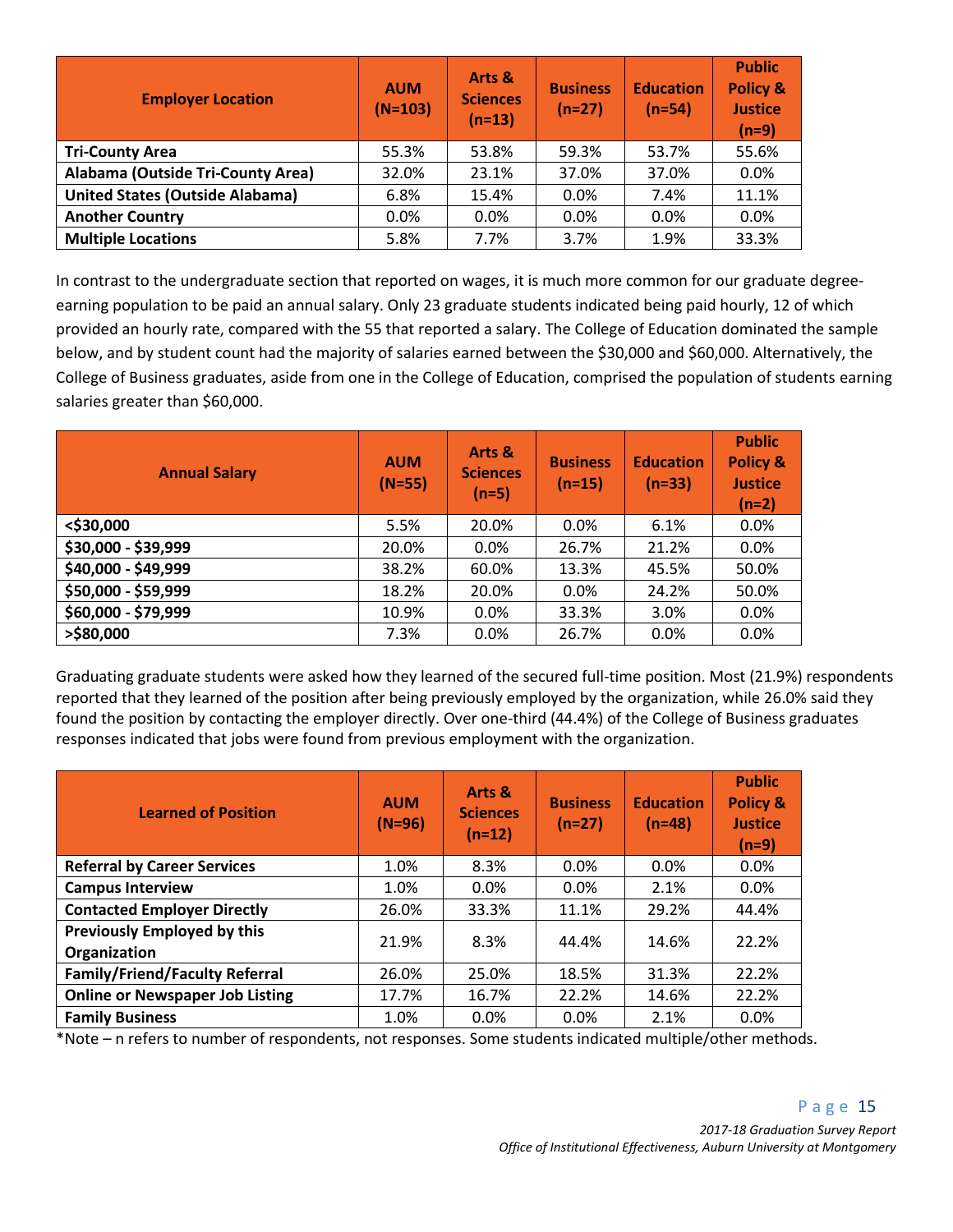When asked what primarily influenced them to accept the full-time position, responding graduate students reported a wide variety of reasons. Over one-fourth (34.4%) of the responses indicated that the primary influence was opportunity for advancement. Previous Employment was the second most commonly cited influence (29.0%) among all students.

| <b>Influence on Job Acceptance</b> | <b>AUM</b><br>$(N=93)$ | Arts &<br><b>Sciences</b><br>$(n=12)$ | <b>Business</b><br>$(n=26)$ | <b>Education</b><br>$(n=46)$ | <b>Public</b><br><b>Policy &amp;</b><br><b>Justice</b><br>$(n=9)$ |
|------------------------------------|------------------------|---------------------------------------|-----------------------------|------------------------------|-------------------------------------------------------------------|
| <b>Previous Employment</b>         | 29.0%                  | 16.7%                                 | 38.5%                       | 26.1%                        | 33.3%                                                             |
| <b>First Offer</b>                 | 17.2%                  | 25.0%                                 | 15.4%                       | 15.2%                        | 22.2%                                                             |
| <b>Salary</b>                      | 18.3%                  | 0.0%                                  | 23.1%                       | 19.6%                        | 22.2%                                                             |
| <b>Geographic Location</b>         | 21.5%                  | 25.0%                                 | 15.4%                       | 26.1%                        | 11.1%                                                             |
| <b>Reputation of Company</b>       | 22.6%                  | 41.7%                                 | 23.1%                       | 19.6%                        | 11.1%                                                             |
| <b>Opportunity for Advancement</b> | 34.4%                  | 16.7%                                 | 61.5%                       | 23.9%                        | 33.3%                                                             |

\*Note – n refers to number of respondents, not responses. Some students indicated multiple/other methods.

Of the graduate students who anticipated attending additional graduate school, (10.0%) were offered admission in programs prior to graduation. 50% of AUM Students will not apply immediately after graduation but will in the next year. Seven students responded "Other", and four of those indicated not having applied yet, but will apply within five years.

| <b>Graduate or Professional School</b>                                       | <b>AUM</b><br>$(N=50)$ | Arts &<br><b>Sciences</b><br>$(n=12)$ | <b>Business</b><br>$(n=6)$ | <b>Education</b><br>$(n=27)$ | <b>Public</b><br><b>Policy &amp;</b><br><b>Justice</b><br>$(n=5)$ |
|------------------------------------------------------------------------------|------------------------|---------------------------------------|----------------------------|------------------------------|-------------------------------------------------------------------|
| Have been accepted and plan on<br>attending a graduate program               | 10.0%                  | 8.3%                                  | 0.0%                       | 14.8%                        | $0.0\%$                                                           |
| Have been offered admission to at least<br>one program, but haven't accepted | 2.0%                   | 8.3%                                  | $0.0\%$                    | $0.0\%$                      | 0.0%                                                              |
| Wait listed; will attend if accepted                                         | 8.0%                   | 8.3%                                  | 0.0%                       | 11.1%                        | 0.0%                                                              |
| Will begin applying immediately after<br>graduation                          | 16.0%                  | 8.3%                                  | 16.7%                      | 14.8%                        | 40.0%                                                             |
| Will not apply immediately, but will<br>apply in the next year               | 50.0%                  | 33.3%                                 | 50.0%                      | 55.6%                        | 60.0%                                                             |
| <b>Other</b>                                                                 | 14.0%                  | 33.3%                                 | 33.3%                      | 3.7%                         | 0.0%                                                              |

Of this small sample of AUM graduate students who were admitted to graduate school, 33.3% said they were accepted by their first choice.

| <b>Program Choice</b> | <b>AUM</b><br>$(N=6)$ | Arts &<br><b>Sciences</b><br>$(n=2)$ | <b>Business</b><br>$(n=0)$ | <b>Education</b><br>$(n=4)$ | <b>Public</b><br>Policy &<br><b>Justice</b><br>(n=0) |
|-----------------------|-----------------------|--------------------------------------|----------------------------|-----------------------------|------------------------------------------------------|
| <b>First</b>          | 33.3%                 | 50.0%                                | 0.0%                       | 25.0%                       | 0.0%                                                 |
| Second                | 33.3%                 | 0.0%                                 | 0.0%                       | 50.0%                       | 0.0%                                                 |
| <b>No indication</b>  | 33.3%                 | 50.0%                                | 0.0%                       | 25.0%                       | 0.0%                                                 |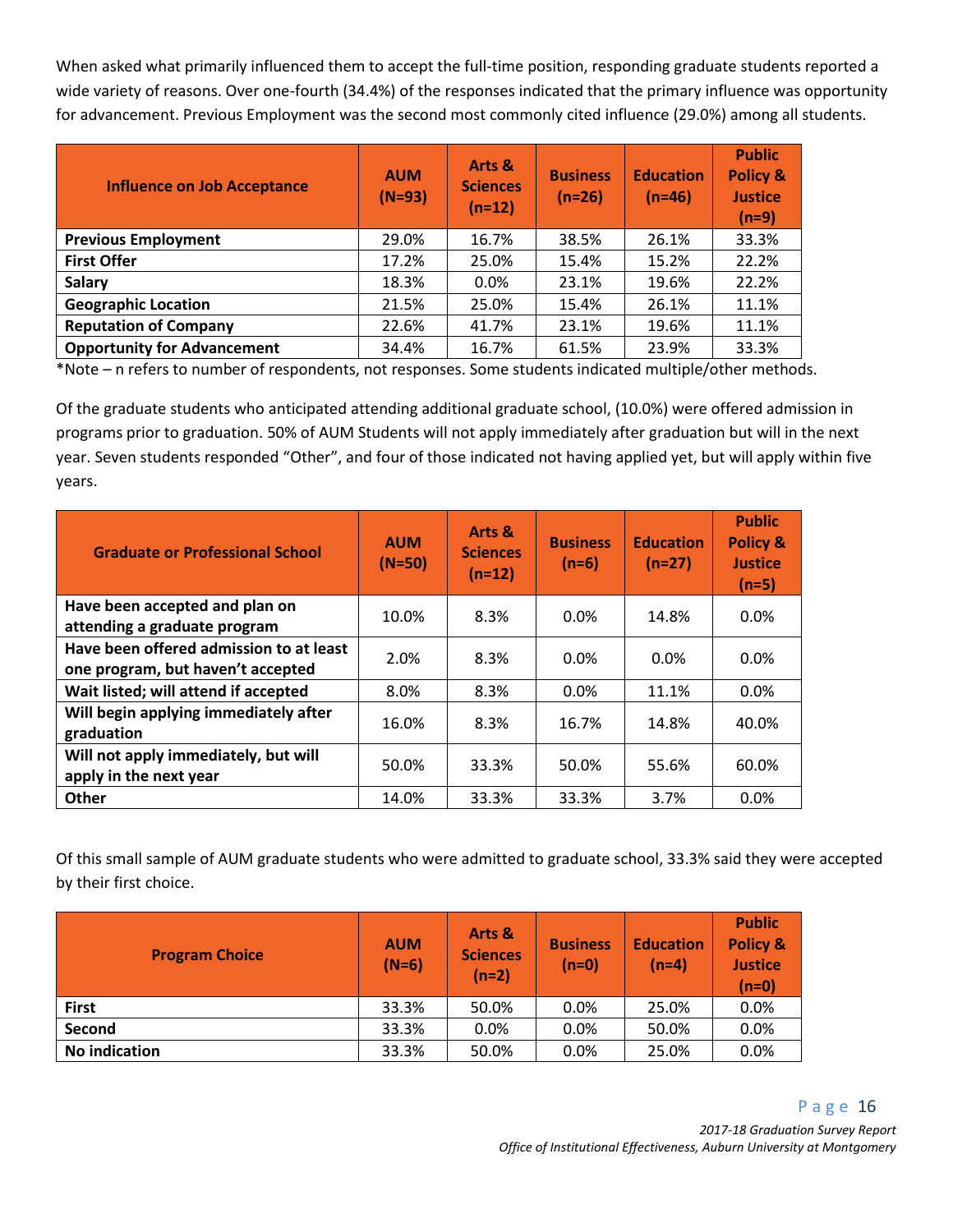Two of the six students who were accepted into another graduate program listed that they received a graduate assistantship, grant, or award. One received an award from their first choice institution, and the other from their second.

| <b>Award</b>                                 | <b>AUM</b><br>$(N=6)$ | Arts &<br><b>Sciences</b><br>$(n=2)$ | <b>Business</b><br>$(n=0)$ | <b>Education</b><br>(n=4) | <b>Public</b><br><b>Policy &amp;</b><br><b>Justice</b><br>(n=0) |
|----------------------------------------------|-----------------------|--------------------------------------|----------------------------|---------------------------|-----------------------------------------------------------------|
| <b>Graduate Assistantship/Grant or Award</b> | 33.3%                 | 50.0%                                | 0.0%                       | 25.0%                     | 0.0%                                                            |

For all schools, a majority of responding graduate level students graduating expressed satisfaction that the university as well as their overall experiences at AUM assisted them prepare for their post-graduation goals.

| <b>University Services Helped Prepare for</b><br><b>Post-College Goals</b>        | <b>AUM</b><br>$(N=127)$ | Arts &<br><b>Sciences</b><br>$(n=20)$ | <b>Business</b><br>$(n=34)$ | <b>Education</b><br>$(n=61)$ | <b>Public</b><br><b>Policy &amp;</b><br><b>Justice</b><br>$(n=12)$ |
|-----------------------------------------------------------------------------------|-------------------------|---------------------------------------|-----------------------------|------------------------------|--------------------------------------------------------------------|
| <b>Very Satisfied or Somewhat Satisfied</b>                                       | 65.4%                   | 50.0%                                 | 64.7%                       | 73.8%                        | 50.0%                                                              |
| <b>Overall Experiences at AUM Helped</b><br><b>Prepare for Post-College Goals</b> | $(n=127)$               | $(n=20)$                              | $(n=34)$                    | $(n=61)$                     | $(n=12)$                                                           |
| <b>Very Satisfied or Somewhat Satisfied</b>                                       | 77.2%                   | 75.0%                                 | 76.5%                       | 83.6%                        | 50.0%                                                              |

#### *Major Field Experiences*

Graduate students then responded to a series of questions about their experiences within their major. For most items, a large majority of students reported that they were satisfied with their experiences. The College of Public Policy & Justice was rated markedly lower than the AUM average in each area outside of writing effectively, but each College's lowest rating was their career advising. Arts & Sciences was significantly lowest in that category with a 37% satisfaction rate.

| Based on what you know now, how<br>satisfied are you that your experiences<br>in your major field at AUM: | <b>AUM</b><br>$(N=156)$ | Arts &<br><b>Sciences</b><br>$(n=27)$ | <b>Business</b><br>$(n=38)$ | <b>Education</b><br>$(n=75)$ | <b>Public</b><br><b>Policy &amp;</b><br><b>Justice</b><br>$(n=16)$ |
|-----------------------------------------------------------------------------------------------------------|-------------------------|---------------------------------------|-----------------------------|------------------------------|--------------------------------------------------------------------|
| helped develop an ability to write<br>effectively                                                         | 86.5%                   | 88.9%                                 | 86.8%                       | 85.3%                        | 87.5%                                                              |
| helped develop an ability to effectively<br>communicate verbally                                          | 85.9%                   | 77.8%                                 | 86.8%                       | 92.0%                        | 68.8%                                                              |
| provided a well-integrated set of<br><b>courses</b>                                                       | 83.3%                   | 74.1%                                 | 89.5%                       | 88.0%                        | 62.5%                                                              |
| provided high-quality instruction                                                                         | 83.3%                   | 81.5%                                 | 78.9%                       | 89.3%                        | 68.8%                                                              |
| provided high-quality program advising                                                                    | 77.6%                   | 77.8%                                 | 73.7%                       | 81.3%                        | 68.8%                                                              |
| provided high-quality career advising                                                                     | 61.5%                   | 37.0%                                 | 55.3%                       | 74.7%                        | 56.3%                                                              |
| provided opportunity for<br>communication between faculty and<br>students regarding needs and concerns    | 84.6%                   | 81.5%                                 | 84.2%                       | 90.7%                        | 62.5%                                                              |

*\**Note – 157 students answered at least one of the listed questions, with a minimum of 156 respondents per question.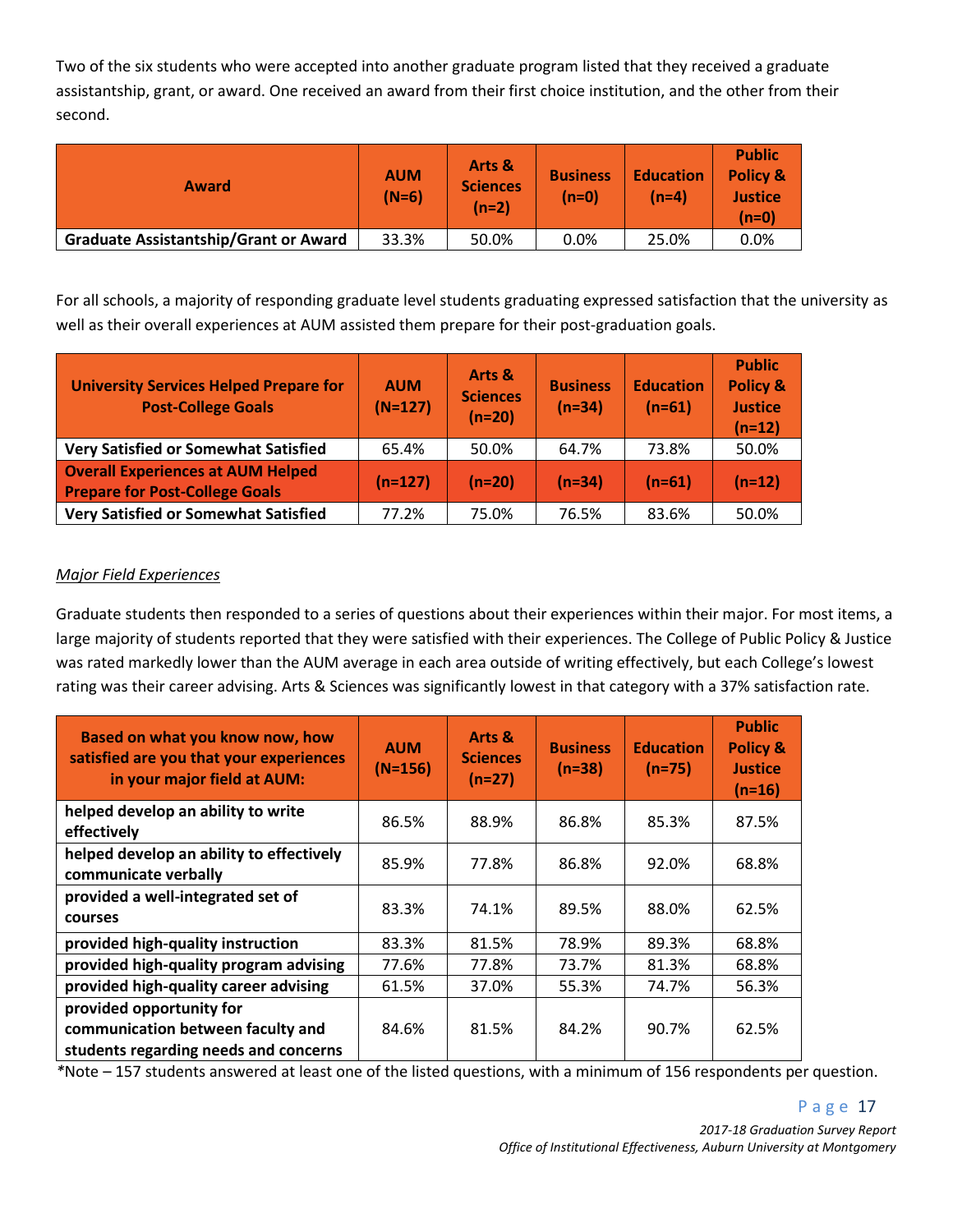#### *Overall AUM Experiences*

Graduate students were asked to rate their satisfaction with their overall experiences at AUM. Responding students expressed a high degree of satisfaction (somewhat satisfied or very satisfied) with these experiences.

| Thinking about your overall experiences<br>at AUM, please indicate your<br>satisfaction with the following: | <b>AUM</b><br>$(N=127)$ | Arts &<br><b>Sciences</b><br>$(n=23)$ | <b>Business</b><br>$(n=32)$ | <b>Education</b><br>$(n=58)$ | <b>Public</b><br><b>Policy &amp;</b><br><b>Justice</b><br>$(n=14)$ |
|-------------------------------------------------------------------------------------------------------------|-------------------------|---------------------------------------|-----------------------------|------------------------------|--------------------------------------------------------------------|
| The accessibility of faculty in general                                                                     | 85.8%                   | 95.7%                                 | 87.5%                       | 84.5%                        | 71.4%                                                              |
| The extent to which the campus<br>environment was free of discrimination                                    | 83.5%                   | 95.7%                                 | 87.5%                       | 81.0%                        | 64.3%                                                              |
| Your overall course of study                                                                                | 81.9%                   | 87.0%                                 | 87.5%                       | 79.3%                        | 71.4%                                                              |
| That AUM fosters and exemplifies<br>excellence in education                                                 | 81.1%                   | 69.6%                                 | 84.4%                       | 86.2%                        | 71.4%                                                              |
| That the financial investment was<br>worthwhile                                                             | 78.7%                   | 69.6%                                 | 87.5%                       | 77.6%                        | 78.6%                                                              |
| Your overall AUM experience                                                                                 | 83.5%                   | 82.6%                                 | 84.4%                       | 86.2%                        | 71.4%                                                              |

#### *Sentiments for AUM*

Graduate completers were asked two questions to sum up their departing sentiments towards AUM. One asked if students would attend AUM again if they had to do everything over. Over 80% of respondents in each College outside of Public Policy & Justice confirmed they would; top marks go to the Colleges of Education and Arts & Sciences with 88.4% and 88.0%, respectively. The second question asked if students would recommend AUM to others. Over 90% of each College's graduates agreed that they would recommend AUM to other prospective students.



#### **Would you start over at AUM if you had to do it again?**